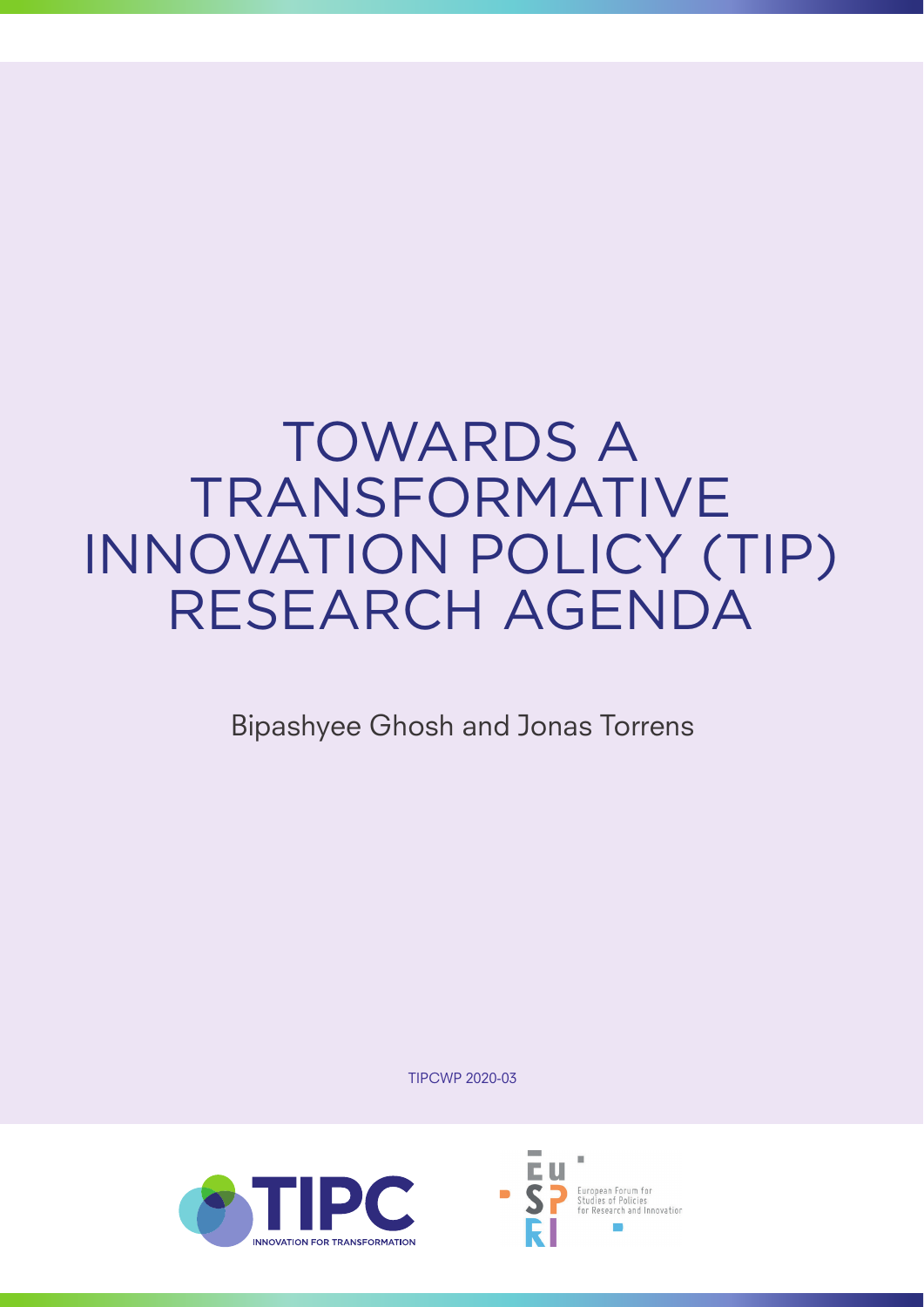To cite this publication as:

Ghosh B., Torrens J., 2020. *Towards a Transformative Innovation Policy (TIP) Research Agenda*, TIPC Working Paper, **TIPCWP 2020-03**. Online access:http://www.tipconsortium.net/doc\_type/working-paper/

# **Towards a Transformative Innovation Policy (TIP) research agenda**

- Authors: Bipashyee Ghosh<sup>1</sup> and Jonas Torrens<sup>2</sup>
- x Key contributions: Jacob Edler, Ann Kingiri, Erika Kraemer-Mbula, Lea Fünfschilling, Johan Schot, Bruno Turnheim and Matthias Weber
- Editing and Production: TIPC Team: Pip Bolton, Francisco Dominguez, Christina Miariti, Geraldine Bloomfield

## **Acknowledgements**

This report has been made possible with funding from the European Forum for Studies of Policies for Research and Innovation (Eu-SPRI) and the Transformative Innovation Policy Consortium (TIPC), whose team coordinated the effort. The work was supported by a delegation of members of the Sustainability Transitions Research Network (STRN) Steering Group and was discussed at meetings of the Global Network for Economics of Learning, Innovation, and Competence Building Systems (Globelics). We wish to sincerely thank these networks for their support to the ongoing development of the Transformative Innovation Policy Research Agenda and to extend our thanks to the more than 100 scholars and practitioners who participated in TIPC-convened conference and workshop sessions generously contributing their insights.

**Disclaimer***: This report is not an official document of any of the above organisations.* 

<sup>&</sup>lt;sup>1</sup> Science Policy Research Unit, University of Sussex, Jubilee Building, Falmer, Brighton, BN1 9SL, UK

<sup>2</sup> Copernicus Institute of Sustainable Development, Vening Meinesz Building A, Princetonlaan 8a, 3508TC Utrecht, Netherlands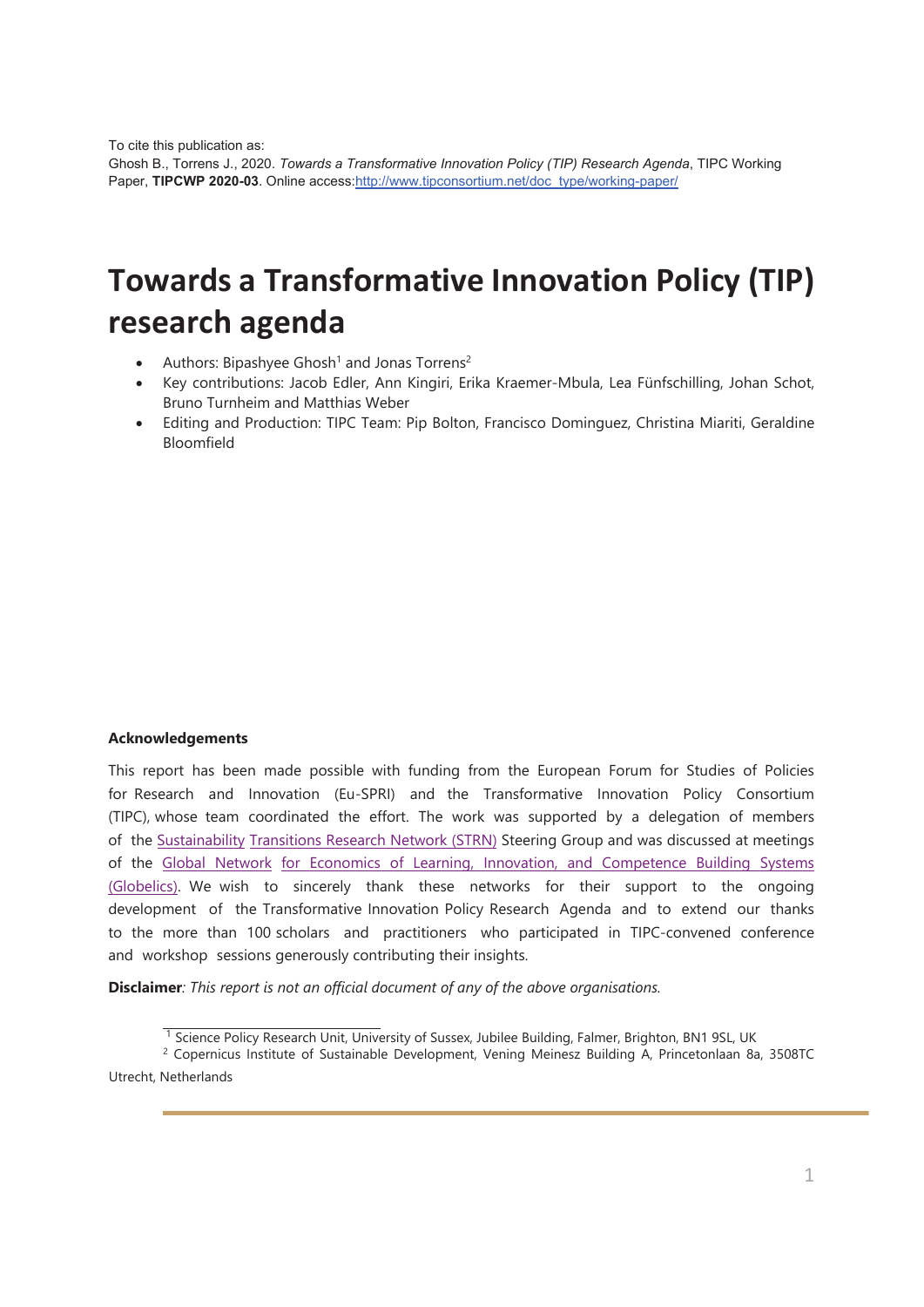## **Contents**

| Index of acronyms                                                                                            | 3  |
|--------------------------------------------------------------------------------------------------------------|----|
| At a glance                                                                                                  | 4  |
| Introduction                                                                                                 | 4  |
| The journey 2018-2020                                                                                        | 8  |
| The research agenda                                                                                          | 10 |
| Conceptual foundations of TIP                                                                                | 10 |
| 1. How to conceptualise transformative innovation policy (TIP)?                                              | 10 |
| 2. Why is TIP an emerging approach of framing new STI policies?                                              | 11 |
| 3. What is the role of experimentation for transformative change?                                            | 13 |
| 4. How do policy and governance play an important role for transformative change?                            | 15 |
| Actors and contexts for TIP                                                                                  | 17 |
| 5. What role do STI agencies play in TIP?                                                                    | 17 |
| 6. What role do governments and ministries play in TIP?                                                      | 18 |
| 7. What role do businesses and private entrepreneurs play in TIP?                                            | 21 |
| 8. What is the role of TIP in the Global South?                                                              | 23 |
| 9. How to do TIP in various diverse regional contexts, in coordination with regional policies?               | 24 |
| Operationalizing TIP through design and evaluation                                                           | 26 |
| 10. What tools are necessary for designing, implementing and evaluating transformative<br>innovation policy? | 26 |
| Conclusions and next steps                                                                                   | 30 |
| Annex I List of participating organisations in internetworks workshop, Utrecht, February 2019.31             |    |
| Annex II Summary of the pitches to the Utrecht Workshop                                                      | 32 |
| Annex III Background papers (submitted by participants prior to the workshop, February 2019)                 | 34 |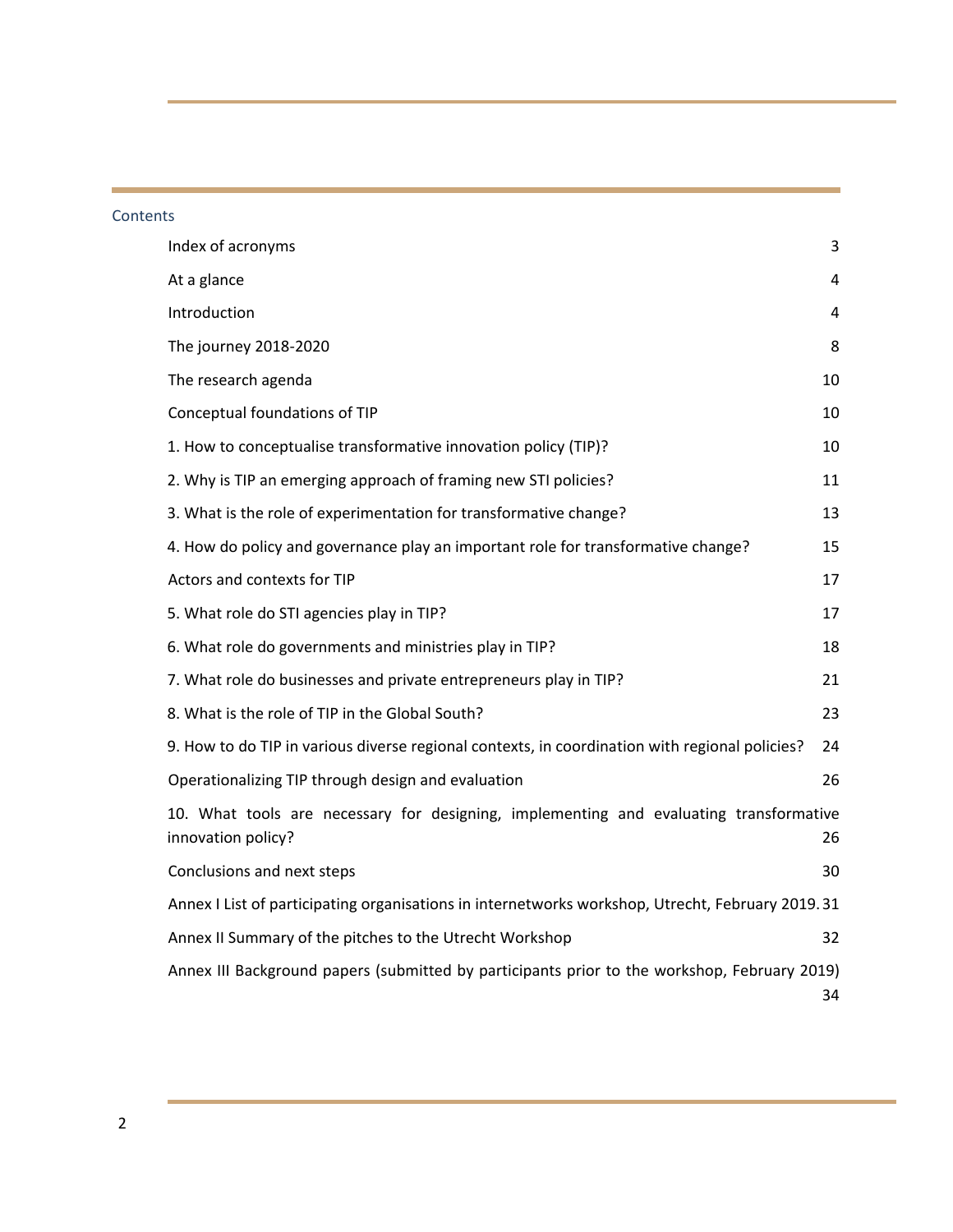## **Index of Acronyms**

| <b>CSR</b>             | <b>Corporate Social Responsibility</b>                                                          |
|------------------------|-------------------------------------------------------------------------------------------------|
| <b>EEA</b>             | <b>European Environment Agency</b>                                                              |
| <b>EIT Climate-KIC</b> | European Institute of Innovation and Technology<br>Climate – Knowledge and Innovation Community |
| Eu-SPRI                | European Forum for Studies of Policies for Research<br>and Innovation                           |
| <b>EU</b>              | European Union                                                                                  |
| <b>Globelics</b>       | Global<br>network for Economics of Learning,<br>Innovation and Competence Building Systems      |
| <b>GMO</b>             | <b>Genetically Modified Organisms</b>                                                           |
| <b>MLP</b>             | Multi-Level Perspective                                                                         |
| <b>MNC</b>             | <b>Multi-National Corporation</b>                                                               |
| <b>NGO</b>             | Non-Governmental Organisation                                                                   |
| <b>PDCA</b>            | Plan-Do-Check-Act                                                                               |
| <b>R&amp;D</b>         | Research & Development                                                                          |
| <b>SDG</b>             | Sustainable Development Goal                                                                    |
| <b>SPRU</b>            | Science Policy Research Unit                                                                    |
| <b>STI</b>             | Science, Technology & Innovation                                                                |
| <b>STRN</b>            | <b>Sustainability Transitions Research Network</b>                                              |
| <b>TIP</b>             | <b>Transformative Innovation Policy</b>                                                         |
| <b>TIPC</b>            | <b>Transformative Innovation Policy Consortium</b>                                              |
| <b>TIPRN</b>           | Transformative Innovation Policy Research Network                                               |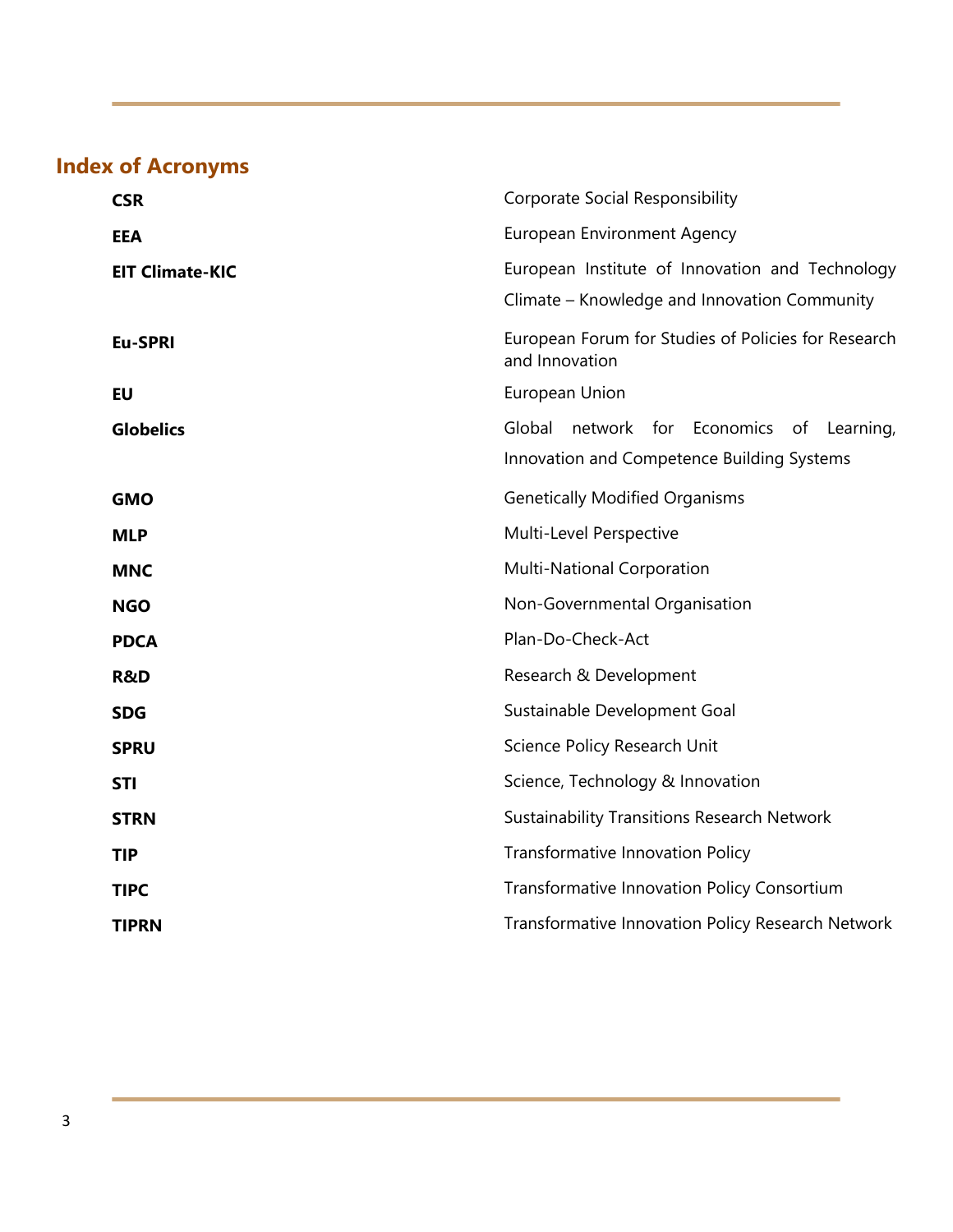## **At a glance**

Throughout 2018 and 2019, academic scholars and policymakers involved in research and practice on science, technology and innovation (STI) policy came together on several occasions to explore intersections of their perspectives around the emerging 'Transformative Innovation Policy (TIP)' theme, in the 'internetwork dialogue'. This working paper presents discussion on ten questions raised in multiple sessions and workshops, categorised under three main themes – 1) conceptualisation, 2) actors and contexts and 3) operationalisation of TIP. The aim of this paper is to present the rich quality and diversity of knowledge shared by over 100 scholars with transdisciplinary expertise, as well as policy professionals willing to contribute practical experience to the scholarly debates. A further aim of this paper is to provide a springboard for accelerating the ongoing developments in TIP research. A virtual conference in 2021 could build on these different streams of knowledge presented in the paper. The paper seeks further contributions from the new network of TIP scholars (TIPRN) in building a vibrant community of practise on TIP.

## **Introduction**

The need to align the capacities of societies to innovate with the persistent challenges they face is increasingly recognised in research and policymaking. Transformative Innovation Policy (TIP) proposes a new approach for the role of innovation in addressing these global societal and environmental challenges, combining insights from several research domains including sustainability transitions literature and innovation studies. A workshop organised in Utrecht in February 2019 offered an important opportunity to explore the synergies and tensions between different perspectives on TIP by different research and policy communities. In November 2019, the TIPC conference in Valencia built on these initial insights to further advance towards developing a research agenda on TIP. This report summarises the high-quality and diverse input shared by researchers and practitioners at the 2019 events, on ten different themes / questions around Transformative innovative policy. This report will serve to inform the research agenda of the "Transformative Innovation Policy Research Network (TIPRN)", which was launched at the TIPC conference in November 2019 to serve as a community of engaged scholarship and cutting-edge practice in this domain.

As a concept, TIP aims to provide enough granularity to understand systemic change, and, at the same time, to be sufficiently operationalizable that it can be used by advocates and policy makers beyond an academic context. Central to this concept is the notion of "transformation" that refers to ongoing, systemic transformations, irrespective of whether it is goal-driven or emerging in more complex ways from problem-driven initiatives and experiments. The governance of transformation processes should be a way of organizing and mobilizing a diversity of actors, practices and pathways. Transformations often encompass different scales, spaces and actor groups. There is no single or simple answer of what is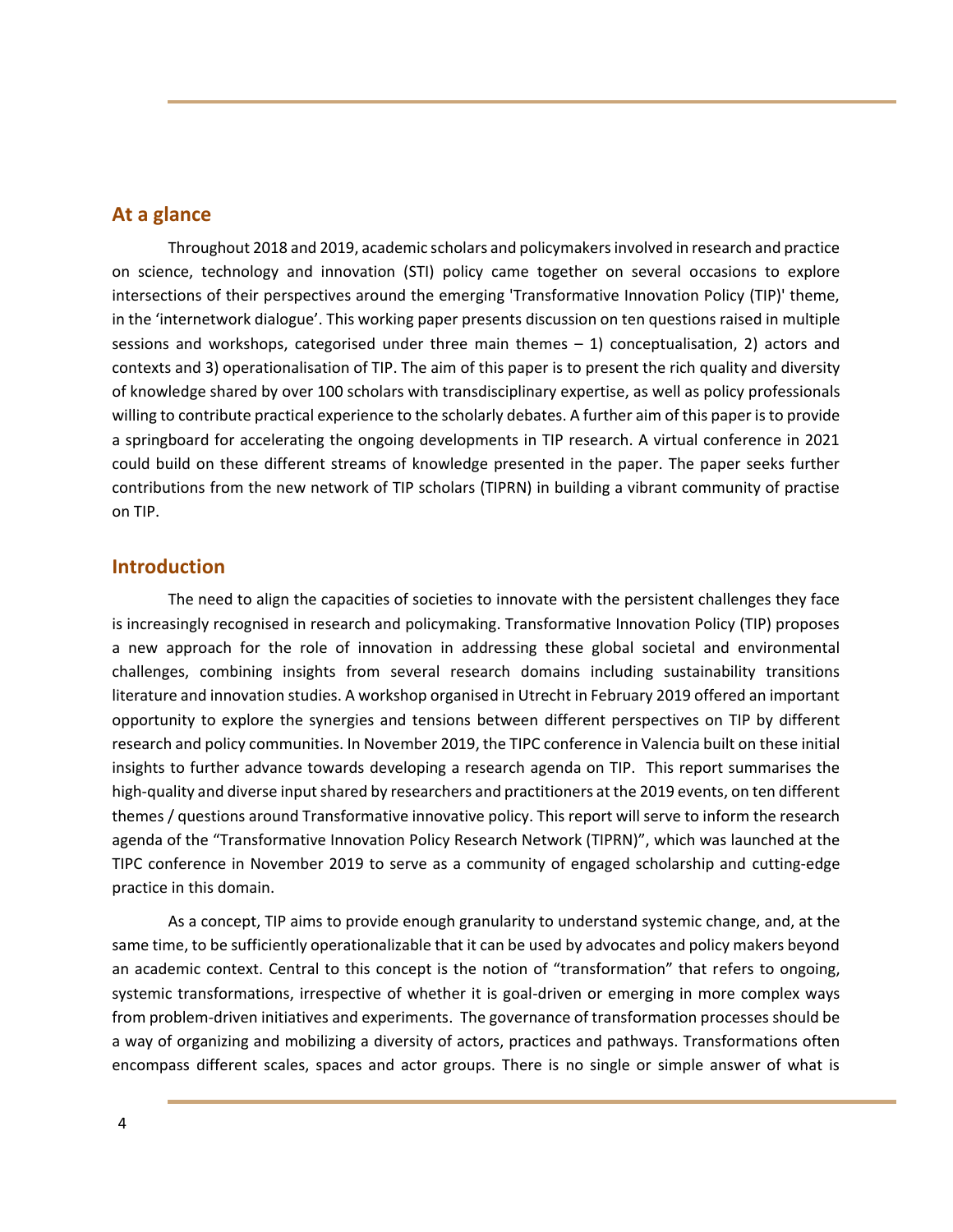required to enable transformations, as it will depend on local political cultures and the role of STI in each context.

The TIP outlook is sceptical of assuming top-down steering or 'strong state' as the only immediate solution. The state, in its different forms, may play an important role in steering, guiding and facilitating transformations by managing directionality and the interests of different stakeholders. Governance can also be fragmented; what is important is how collective action is organised. A more bottom-up approach or decentralised governance can, in the right circumstances, better accommodate ongoing experiments and multiple stakeholders contributing to transformation. Transnational governance can also play an important role; however, conflict of interests and geo-political tensions can also undermine and delegitimize transnational and national efforts.

Transformation encompasses areas and activities that stand beyond the traditional scope of STI policy. However, social, technical and institutional innovations are often a central part of imaginaries for the future. STI policy may play a crucial role in articulating such imaginaries, and in managing deep uncertainties that will emerge through the transformation processes, for example, through the establishment of missions or challenge-led programmes. Deciding on the scope and role in STI policy in these efforts is always challenging. Transformations in the Global South are often as much about poverty and inequality as they are about climate change and sustainability. In that context, STI agencies and other change agents are often restricted in the role they play in the policy landscape. This presents specific challenges that a TIP approach might be able to mitigate.

In order to enable the transformations of systems and societies, STI agencies have been rethinking their role in shaping the directionality and governance of innovation processes. In this document a rich agenda for practice and research can be discerned, that could better inform these efforts and address the specific challenges that ensue.

On the one hand, STI agencies can seek to mobilise the existing repertoire of initiatives and policies combined with novel approaches to support societal experimentation. On the other, it is essential to think beyond initiating and conducting such experiments, and consider different pathways for scaling up, mainstreaming or institutionalising changes in order to have a systemic impact. Evaluation in this respect plays an essential role but should be understood as a formative process of learning and network building rather than solely about accountability. Nevertheless, building an appropriate "knowledge infrastructure" that will facilitate mapping and collecting evidence of systems transformation is essential to support long-term efforts of TIP initiatives and sustain coalitions. Creating the means for sharing learning that is already happening on the ground is essential - i.e. establishing a 'knowledge infrastructure' is a crucial task. Transformative Innovation Policy holds promise in addressing the grand challenges through experimentation, evaluation and new roles for the state, policy actors and STI agencies, however it requires continued transdisciplinary collaboration to impact sustainable futures.

Throughout 2018 and 2019, academic scholars and policymakers involved in research and practice on science, technology and innovation (STI) policy came together on several occasions to explore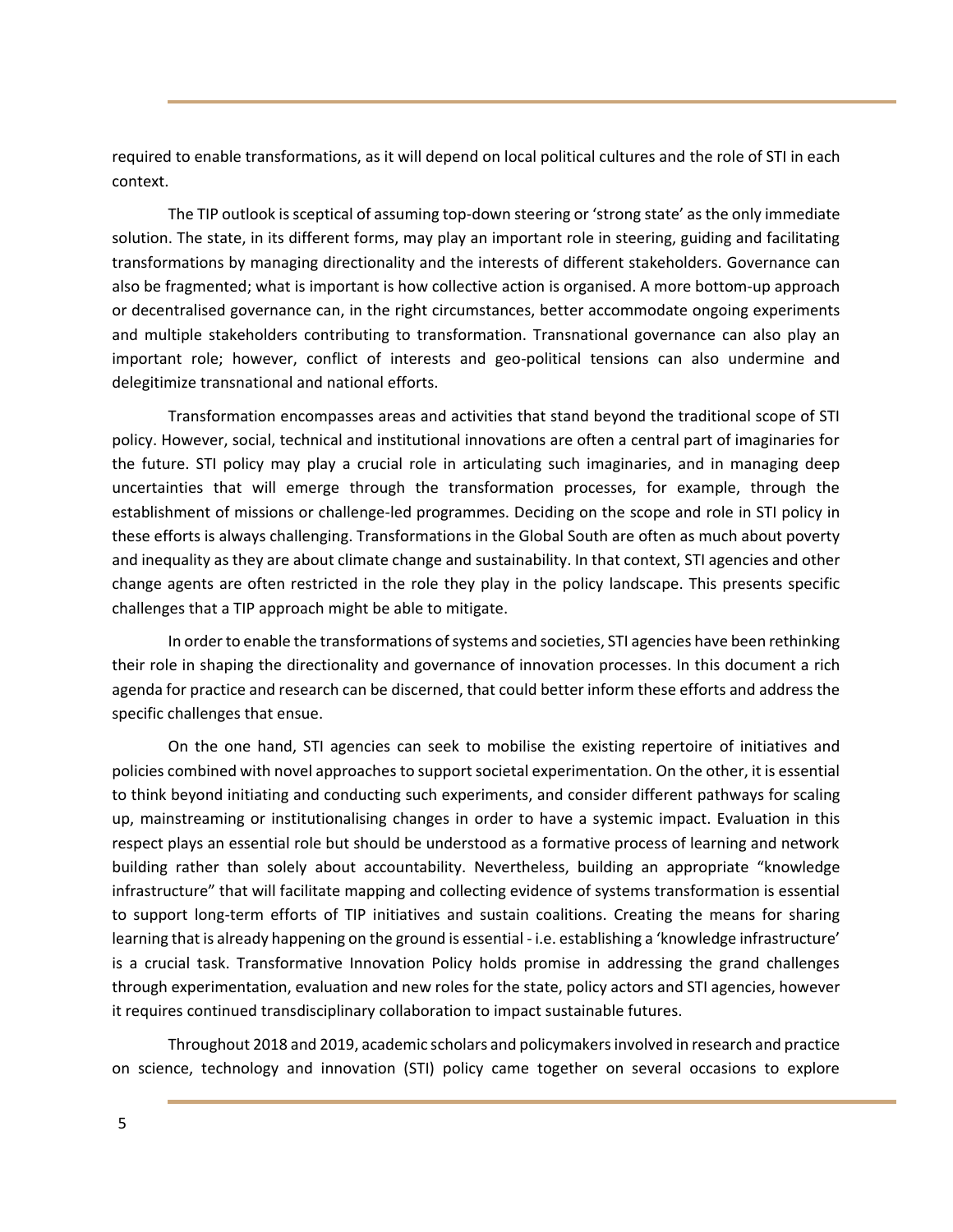intersections of their perspectives around the emerging 'Transformative Innovation Policy (TIP)' theme, in the 'internetwork dialogue'. The rationale for that dialogue was to facilitate debate and share knowledge among different academic communities on how STI policy can respond to contemporary social, economic, and environmental challenges. A key departure point was that the strategy and urgency with which the systemic problems must be confronted, defy conventional approaches in STI, which is customarily motivated by primarily economic arguments around competitiveness and economic growth, or scientific endeavour. The initiative was funded by the [European Forum for Studies of Policies for](https://www.euspri-forum.eu/)  [Research and Innovation \(Eu-SPRI Forum\),](https://www.euspri-forum.eu/) and convened by members of the [Transformative Innovation](http://www.tipconsortium.net/)  [Policy Consortium \(TIPC\),](http://www.tipconsortium.net/) and it involved members of the [Sustainability Transitions Research Network](https://transitionsnetwork.org/)  [\(STRN\)](https://transitionsnetwork.org/) and of the [Global Network for Economics of Learning, Innovation, and Competence Building](http://www.globelics.org/)  [Systems \(Globelics\).](http://www.globelics.org/)

Various conference sessions captured the emerging discourses of transformative innovation policy in its various forms, scoping the questions and controversies that arise in its wake. It also aimed to foster collaboration, joint work and research programmes that may address those questions and establish new directions of research and practice, together with potential funders. The dialogue culminated in the workshop organised in Utrecht in February 2019, which offered one of the first opportunities to explore the synergies and tensions between different perspectives on TIP by different research and policy communities. Later in November, dedicated sessions for group work around multiple themes around TIP helped move this dialogue forward.

Transformative Innovation Policy is emerging in response to the perceived need to align the capacities of societies to innovate with the grand challenges they face, as recognised in various levels of research and policymaking. The sustainable development goals, for example, imply the mobilisation of innovation policies in a range of areas: several SDGs allude to the need for system innovations, and for better distributing the dividends from economic activity. Despite the existence of such overarching goals, policies in different domains are often misaligned, lacking coherence between different governance levels and failing to target genuine transformation of existing practices and industries<sup>3</sup>. These issues point to a deeper misalignment between stated goals and the prevalent rationale for innovation policy and its relation to sectoral policies, which led many scholars to propose a new framing, labelled Transformative Innovation Policy or Innovation Policy for Transformative Change, which could represent an emerging paradigm.<sup>4</sup>

<sup>&</sup>lt;sup>3</sup> EEA (2019), Sustainability Transitions: policy and practice, European Environmental Agency. Luxemburg: Publications office of the European Union. doi: 10.2800/641030

<sup>4</sup> **Schot, J., & Steinmueller, E.** (2016). Framing innovation policy for transformative change: Innovation policy 3.0. SPRU Science Policy Research Unit, University of Sussex: Brighton, UK.

**Steward, F.** (2012). Transformative innovation policy to meet the challenge of climate change: sociotechnical networks aligned with consumption and end-use as new transition arenas for a low-carbon society or green economy. Technology Analysis & Strategic Management, 24(4), 331-343.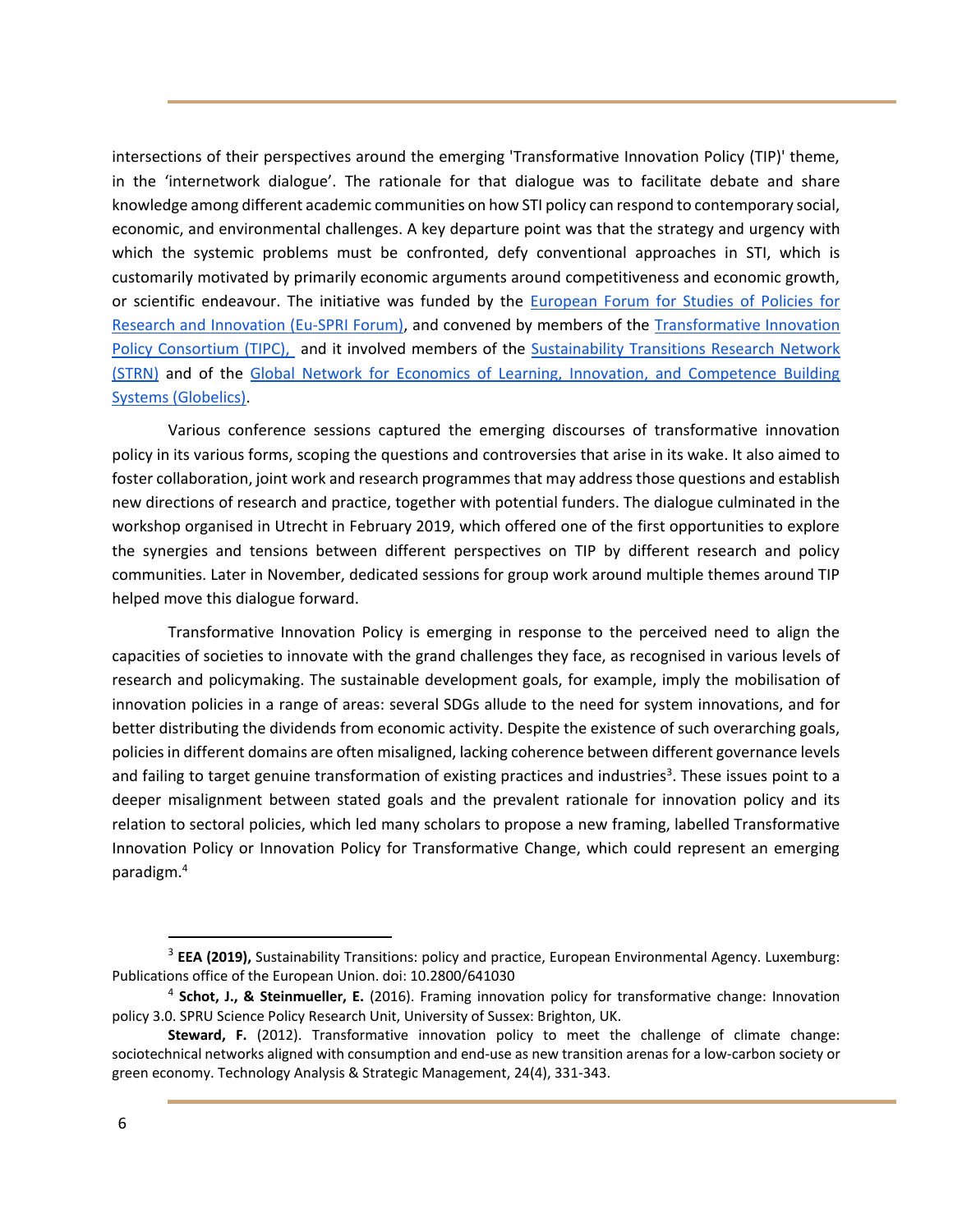To face urgent societal challenges, this framing suggests that the rationales, instruments, indicators and governance mechanisms underpinning the STI systems must change, embracing a transformative turn. Different proposals in this direction resonate with the insights and debates from the various STI communities. For example, the sustainability transitions field has for a long time argued that persistent challenges require new understandings of the dynamics of systems change.<sup>5</sup> Innovation studies scholars and sustainability experts have also explored practices and rationales for policy making that could contribute to more participative, experimental and reflexive modes of governing STI systems.<sup>6</sup> The role of STI in reproducing and potentially transforming patterns of inclusion and exclusion has also been studied in depth<sup>7</sup>, with calls for much more attention to justice and the distributional effects of policies (as in the notion of just transitions, for example<sup>8</sup>).

Nevertheless, it remains a challenge to mobilise the insights of these diverse communities to devise new strategies, instruments and capacity building efforts to shape STI systems that can enable societal transformations and a fair allocation of their benefits<sup>9</sup>. Much of the scholarly work in this domain remains out of reach for policymakers, and vice versa. Establishing an internetwork dialogue on TIP, and a platform for transdisciplinary practice in this domain, is a bold step to meet this challenge and support that transformative turn.

**Weber, K. M., & Rohracher, H.** (2012). Legitimizing research, technology and innovation policies for transformative change: Combining insights from innovation systems and multi-level perspective in a comprehensive 'failures' framework. Research Policy, 41(6), 1037-1047.

<sup>5</sup> **Grin, J., Rotmans, J., & Schot, J**. (2010). Transitions to sustainable development: new directions in the study of long term transformative change. Routledge. **Smith, A., Voß, J. P., & Grin, J.** (2010). Innovation studies and sustainability transitions: The allure of the multi-level perspective and its challenges. Research policy, 39(4), 435- 448.

<sup>6</sup> **Borrás, S**. (2011). Policy learning and organizational capacities in innovation policies. Science and Public Policy, 38(9), 725-734**; Leach, M., Rockström, J., Raskin, P., Scoones, I. C., Stirling, A. C., Smith, A., ... & Folke, C**. (2012). Transforming innovation for sustainability. Ecology and Society, 17(2), 11; **Voss, J. P., & Kemp, R**. (2005, June). Reflexive Governance for Sustainable Development–Incorporating feedback in social problem solving. In paper for ESEE conference, Lisbon; **Kuhlmann, S., & Rip, A.** (2014). The challenge of addressing Grand Challenges. A think piece on how innovation can be driven towards the "Grand Challenges" as defined under the European Union Framework Programme Horizon, 2020; **Edler, J., & Boon, W. P.** (2018). 'The next generation of innovation policy: Directionality and the role of demand-oriented instruments'—Introduction to the special section. Science and Public Policy, 45(4), 433-434;

<sup>7</sup> **Perez, C.** (2013). Unleashing a golden age after the financial collapse: Drawing lessons from history. Environmental Innovation and Societal Transitions, 6, 9-23.

<sup>8</sup> **Swilling, M. & Annecke, E.** (2012) Just Transitions: Explorations of Sustainability in an Unfair World, United Nations University Press, p. 448.

<sup>&</sup>lt;sup>9</sup> This issue is unevenly and underrepresented in the report. Issues of just transitions, inequalities, distributive justice, social/environmental justice, winners/losers, fair access to infrastructures and amenities need more exploration and emphasis in the research agenda.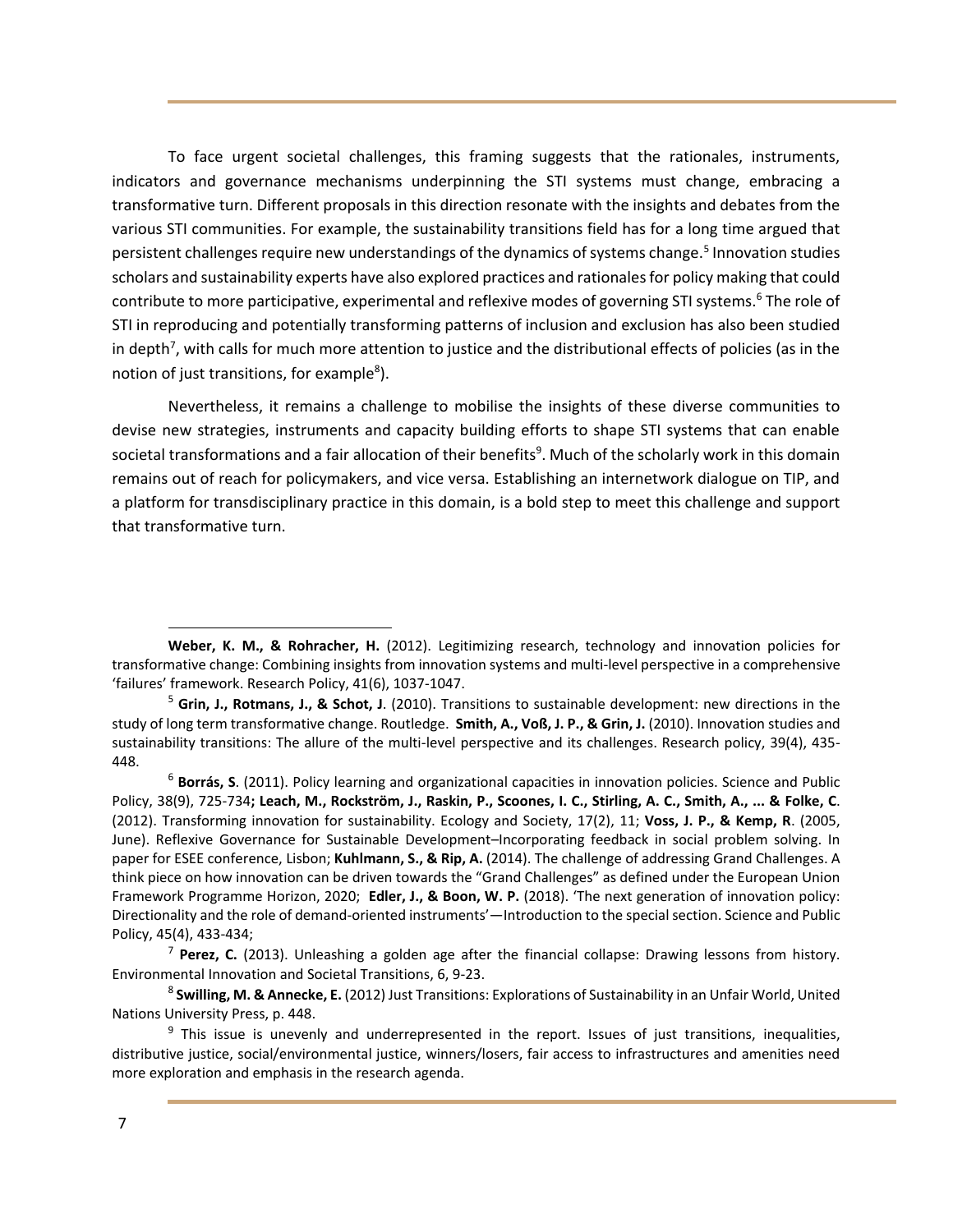## **The journey 2018-2020**

The dialogue was structured to create different opportunities for debate and reflection with academics and practitioners. It was comprised of two rounds of sessions in the conferences of the different communities involved, a collaborative workshop in Utrecht, and a final conference in Valencia (See figure 1).



Figure 1. Path of internetwork collaboration until the workshop, February 2019.

The first phase aimed to activate the debate, with dialogue sessions in the conferences of each of the participating networks, and a conference track in the Eu-SPRI conference (Paris, May 2018). These sessions brought together participants from the other networks, who were asked to identify pressing questions and shared insights that could help substantiate a joint research agenda. The notes collected in each of those sessions were organised as a set of questions and controversies.

In the second phase, those inputs were then digested in the two-day Internetwork Collaborative Workshop in Utrecht in February 2019, resulting in an in-depth dialogue about a potential transformative agenda for innovation policy produced in collaboration among the STI community, policy practitioners, funders and innovation agencies. Around 30 scholars participated in this workshop (Annex I) representing research networks like the Eu-SPRI Forum, Globelics, TIPC and STRN. The group discussions followed three themes of discussing TIP:

- 1. How to conceptualise transformative innovation policy (TIP)? How to put it in context of emerging approaches of framing new STI policies?
- 2. What is the role of different actors in STI policy in Global North and Global South contexts?
- 3. How to design, implement and evaluate transformative innovation policy initiatives in various contexts?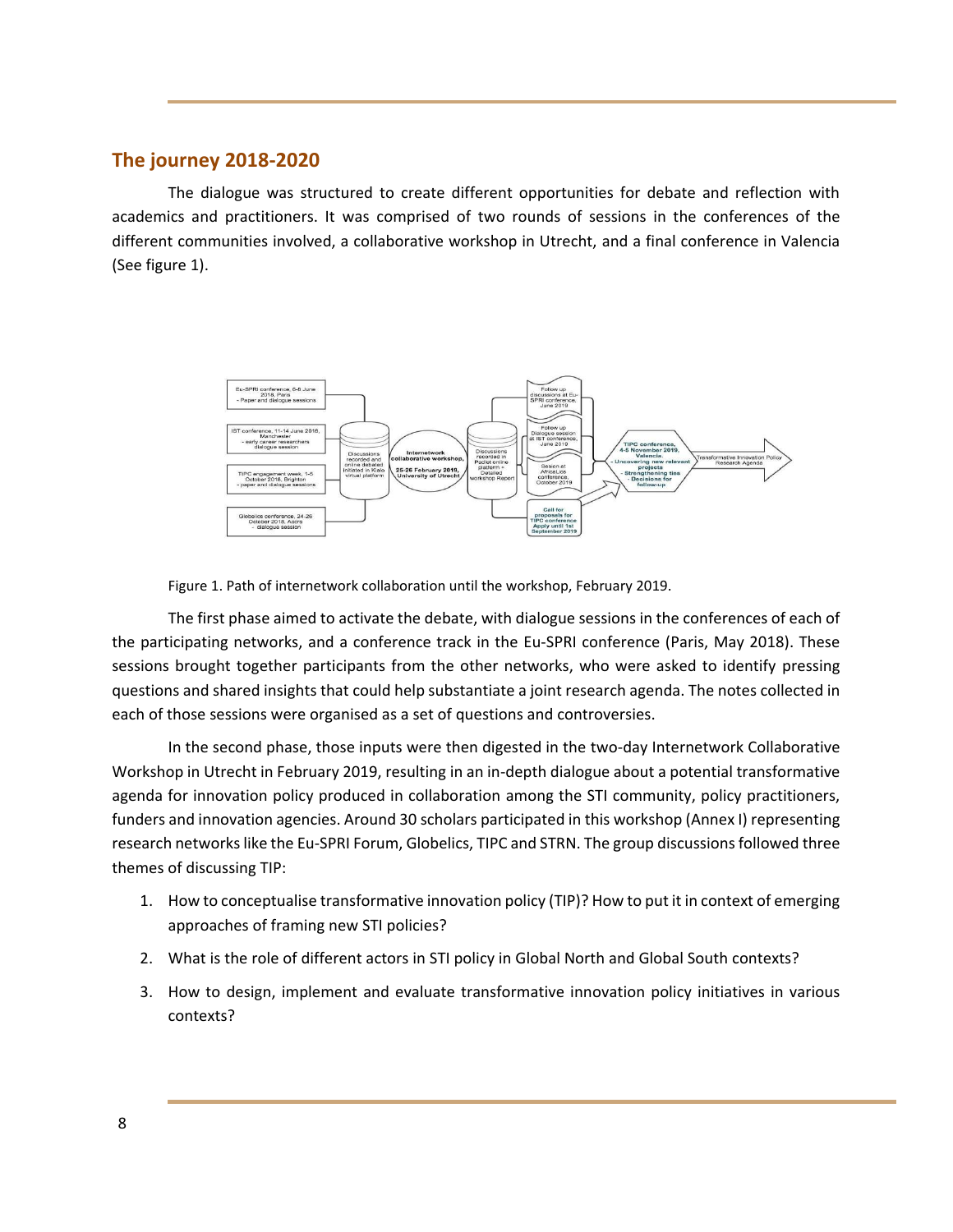On the second day, groups were formed around each of these topics and discussion continued, based on questions compiled in the reader and using [Padlet](https://padlet.com/tipconsortium/researchagenda)<sup>.</sup> The event included pitches by the representatives of the different groups (Annex II), that set the scene of the workshop showcasing the heterogeneous understanding of transformation, identifying common grounds as well as tensions regarding the conceptualisation and rationales represented in the room. The workshop also had a rich set of background papers suggested by the participants (Annex III) and circulated in advance.

The third phase consisted of a second round of events in conferences; a second substantial engagement with this topic occurred in November 2019 when a conference was organised to mobilise the community of scholars and practitioners in the emerging 'Transformative Innovation Policy' theme. It continued the ongoing dialogue between members of four research networks - the **Transformative** [Innovation Policy Consortium \(TIPC\),](http://www.tipconsortium.net/) [European Forum for Studies of Policies for Research and Innovation](https://www.euspri-forum.eu/) [\(Eu-SPRI](https://www.euspri-forum.eu/) Forum)[, Sustainability Transitions Research Network \(STRN\)](https://transitionsnetwork.org/) an[d Globelics\(](http://www.globelics.org/)in particular Africalics) in order to understand how different actors around the globe are interpreting and enacting transformative innovation policies through research and policy actions. We welcomed more than one hundred participants in the conference, affiliated to one or multiple research networks and offered multiple highly interactive sessions and two panel discussions between European policymakers as well as research and policy funders.

The group work in Valencia was organised across ten themes, namely:

- 1. Conceptual Foundations of Transformative Innovation Policy
- 2. STI Policies for Transformative Change
- 3. Experimentation for Transformative Change
- 4. Politics and Governance of Transformative Change
- 5. Role of Research and Innovation Agencies for Transformative Change
- 6. Role of Governments and Ministries for Transformative Change
- 7. Role of Businesses and Entrepreneurs for Transformative Change
- 8. Transformative Innovation Policy in Developmental Context
- 9. Transformative Innovation Policy in Regional Context
- 10. Tools for Transformative Innovation Policy

Through an in-depth facilitated discussion on each of these themes, the groups contributed to the research challenges and opportunities on each topic. The inputs from all groups were recorded online and are available for access [here](https://padlet.com/b_ghosh/df2gk644hpkp) on Padlet (Thanks to the note-takers in all groups).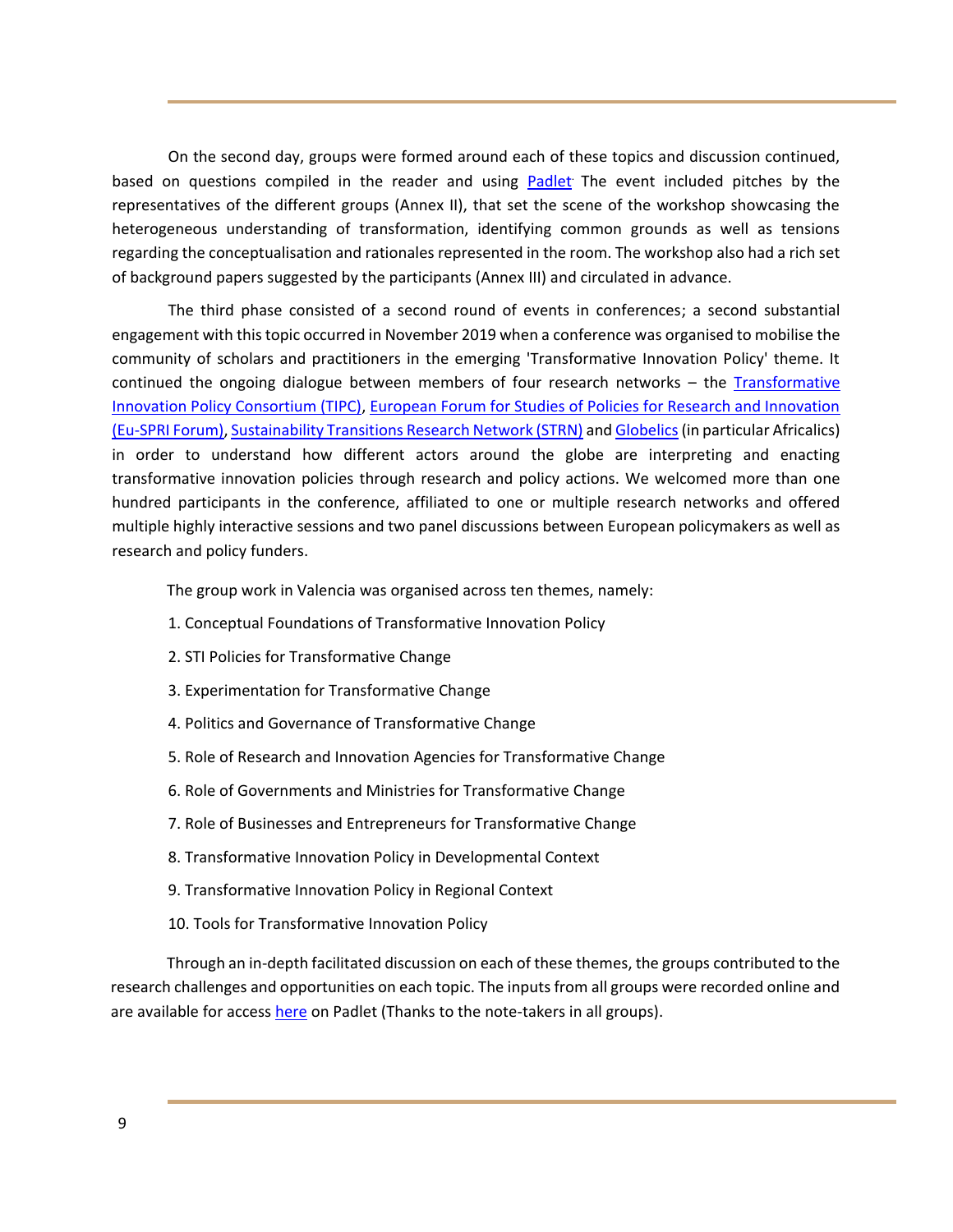In the closing session of the conference, it was agreed that a research agenda needs to emerge on the broad topic of transformative innovation policy. Many practitioners remarked that besides generating new knowledge, there should also be efforts in translating and sharing scholarly knowledge for capacity building among practitioners for broadening innovation policy. To this end, a new "Transformative Innovation Policy Research Network (TIPRN)" was launched at the conference. Interested individuals from the STI research and practise community and affiliates of all four research networks were invited to [join this new network,](http://www.tipconsortium.net/) and support the development of the network and the research.

## **The research agenda**

The research agenda is presented below in three sections and ten questions. The aim of what is presented under the questions is meant to be illustrative of the quality and diversity of knowledge shared by researchers and practitioners at the 2019 events rather than a comprehensive digest of discussions. The following sections showcase the insights from different perspectives of scholars from different academic backgrounds, scholars with transdisciplinary expertise as well as policy professionals willing to contribute practical experience to the scholarly debates.

## **Conceptual foundations of TIP**

#### **1. How to conceptualise transformative innovation policy (TIP)?**

A crucial element of a research agenda on TIP should clarify: why do we need this concept and what do we want to achieve with it? The idea of transformation, for some, caters to the magnitude and the quality of change, including normative entry points.

The concept of TIP is based on contributions from different academic communities, for which it is important to highlight the building blocks, and the different understandings of some **basic conceptual elements: socio-technical systems, production/consumption systems, economic sectors, institutional approaches and actor-oriented approaches.** From a socio-technical systems perspective, TIP seeks ways to phase out unsustainable systems through disruptive initiatives instead of regulatory or other conventional policy measures. It is about transitioning to new systems that are more sustainable and that address grand challenges which requires multi-scalar and deep dynamics of change. The TIP concept incorporates the notion of policy experimentation, deep multi-system change-processes (including stability and acceleration dynamics), and responsible research and innovation. In contrast to the sociotechnical systems perspective, some scholars argued that it is also about finding new approaches to changing economic, industrial and technological systems through social processes such as collaboration.

Understanding **TIP as a collaborative process** also means acknowledging the role of multiple actors, intermediaries, frontrunners and incumbents, powerful and powerless actors in the co-learning and co-creation processes of policy design and evaluation. From the perspective of industrial innovation,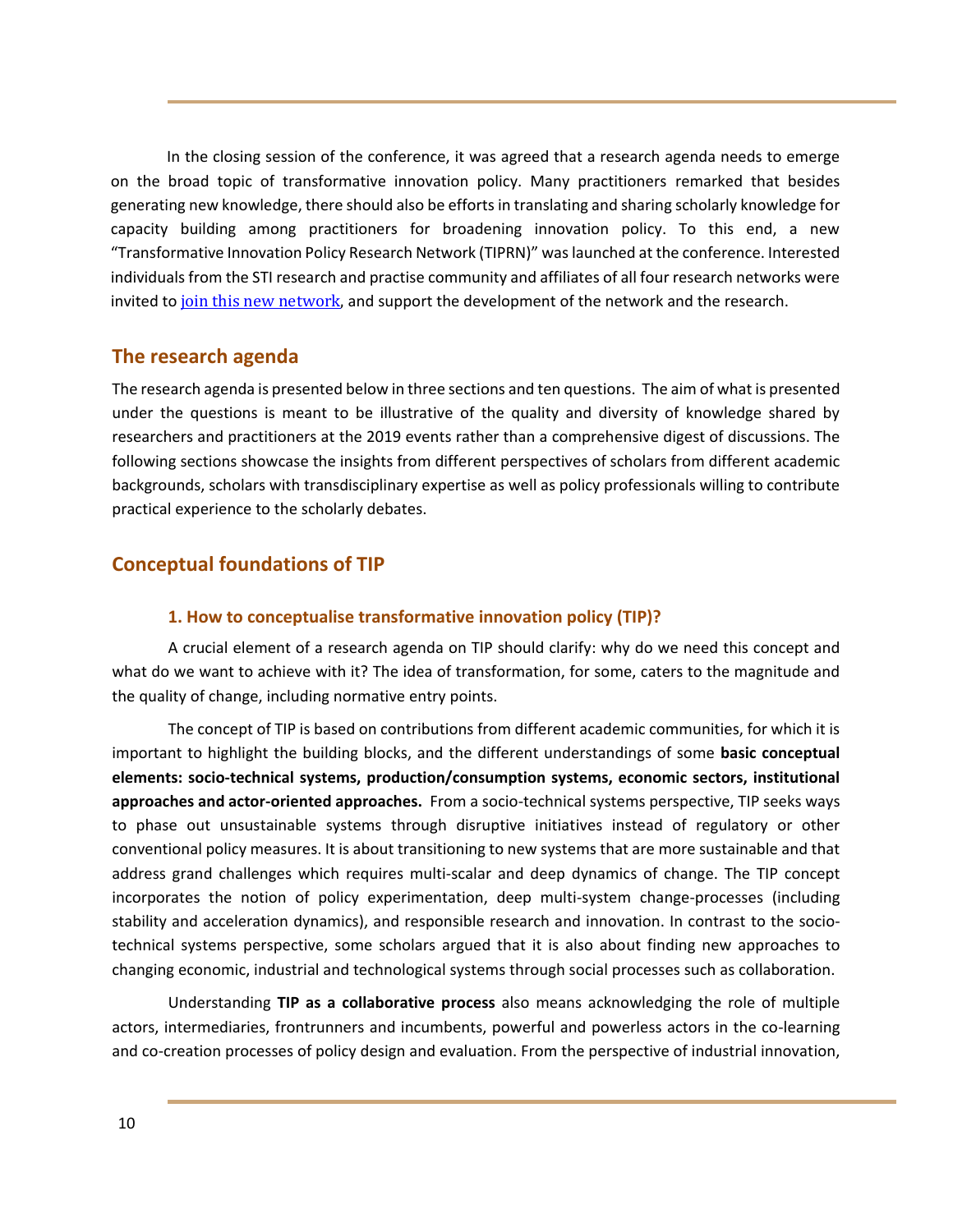the framing of TIP offers a more explicit treatment of actor identity and power and further develops the need for work on needs and capabilities. It also acknowledges the diversity and simultaneity of challenges and thus the need for more holistic or mixed policies to meet specific goals.

All these aspects of conceptualising TIP point to the fact that the concept should be able to respond to two communities: practitioners and researchers. For policy makers and policy entrepreneurs, the concept should serve as a basic cognitive frame to communicate about missions and offer intervention logics. This means that the concept of TIP would have different levels of granularity and operationalizability depending on who used it and in what context. It is important to find a balance between diversity and complementarity of different approaches and entry points to understand TIP. This comment reflects the need for the TIP research community to be clear and transparent about how basic concepts, such as socio-technical systems, add value to the main research endeavour to understand system transitions and the role of policy.

Transformation is a concept with many nuances some of which were articulated in discussions on the role of STI policy for transformative change. It may refer to ongoing processes which have not been initiated intentionally (unfolding transformations) or refer to normative efforts to induce transformations (induced transformations) along particular normative directions (e.g. attempts to establish 'car free cities', 100% renewable futures and so forth). Many definitions and ways of understanding transformation were articulated along established lines of distinction, such as unit/level of analysis, societal vs disruptive, temporal vs spatial unfolding. It was agreed that transformation will require processes of change at many different levels of aggregation spanning from the individuals to the socio-technical systems to global value chains. To engage in transformation, consumers, workers, managers and engineers will need to develop new routines and competences. Transformation is far larger than what is ordinarily understood to be the content of STI policy. Given that innovation processes draw upon both science and experience-based knowledge, traditional STI-policy has shortcomings in navigating the challenges associated with societal transformation and in articulating the role of relevant social actors. TIP seeks to identify and remedy these shortcomings in order to address challenges such as equity, sustainability and democracy.

#### **2. Why is TIP an emerging approach of framing new STI policies?**

TIP differs from previous understandings of STI policy in the sense that it is highly normative in terms of defining and selecting a wider range of problems that societies want to tackle with policy. It is more pragmatic and applied than critical socio-politico-technical frameworks. It is also considered more oriented towards long term goals (eg. SDGs) and purposeful change (as opposed to system reinforcing logics, infrastructuring logics, market fluidising logics, innovation deficit logics). It enables coordination and new institutional designs for the new form of reflexive and inclusive governance. This new approach of STI policy requires more systematic conceptualisation of the actor-network-practice landscape in a much more inclusive and democratic manner. In the background of developing a strong conceptualization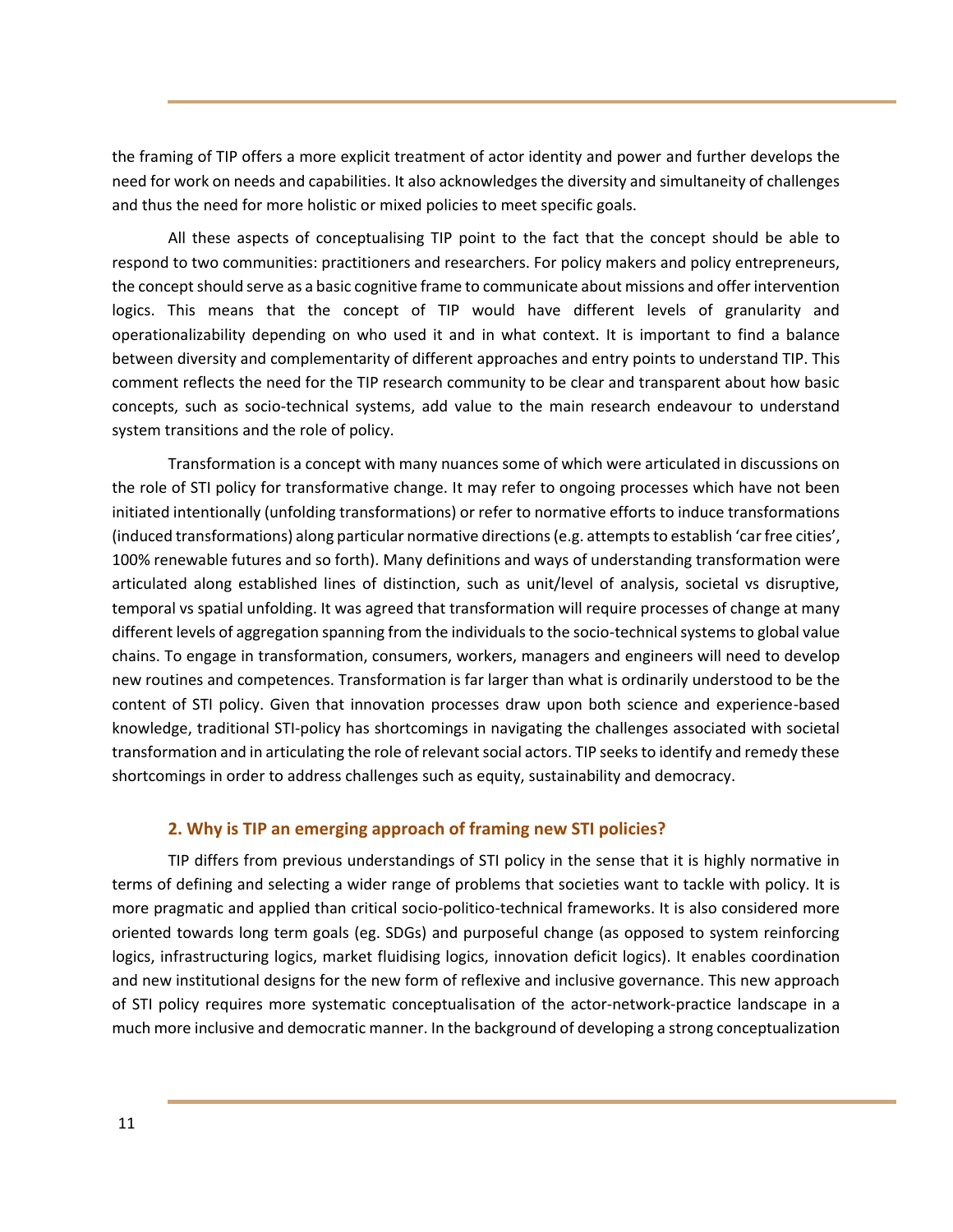for TIP, there is an ongoing and iterative reflection about the conventional role of the STI and other epistemic communities in conceptualising and enabling system transformation.

Conventional STI policy also has a high-technology bias that tends to exclude or ignore low and middle income countries' opportunities for improving social welfare and meeting needs. It is important to pay attention to innovation processes at the grassroots and openness to other forms of bottom up innovation. Many national innovation strategies are still focussed on economic growth and neglect missions like addressing climate change or natural disasters<sup>10</sup>. They acknowledged that a new strategy should be to pilot experiences in local regions together with communities.

It is acknowledged that in countries in the Global South, implementation of policies in order to create real, local impact is the core challenge that new STI policies should focus on. This implementation problem is also highlighted in the context of lagging regions in Europe such as Romania, Bulgaria, Andalucía, where industrial transitions, for instance towards sustainable energy, require a better framework for experimental STI policies and a solid shared framework for testing and the implementation of policies.

It is recognised that the role of STI policy is crucial for TIP as it provides an imaginary for the future that is built on emancipation and solidarity. Digital technology provides this scope, as long as these technologies are mobilised to challenge rather than reinforce the direction of current development. It is possible to find several examples of these transformations in the Netherlands, Sweden, South Africa and China, and here innovation agencies could play a crucial role in setting imaginaries and enabling change. Innovation agencies can also help by legitimising innovations and removing regulatory barriers. At the same time, the role of STI policy is to provide innovations with a meaning and direction, which is important in countries like Costa Rica where innovation is a goal in itself, without much reflection on objectives and societal benefits. Innovation might also create inequality with multinational firms dominating production in poor regions. Transformative STI policies need to redirect efforts to challenge existing institutional structures and to include different beneficiaries in defining problems and solutions.

The question is whether the STI community (involving researchers, policy practitioners, intermediary organisations and civil society) can start envisaging different models of innovation. Innovation agencies can create STI-led policies to shape demand, more motivated (mission specific) innovation policy, participatory objective setting and engagement with initiatives at the city level such as urban labs. In a more actor-centric approach, one objective should be to reposition actors in ways that better enable them to take the lead and create change. Relatedly, there is a need for frameworks for monitoring and analysis based on that repositioning.

Wider transformation processes are already underway although at different paces and directionalities in different societies. The principal desirable role of STI policy may be to shape the directionality, accelerate, and enable transformation. Social context is fundamental in the enactment of

 $10$  Based on reflections from practitioners in Chile in one of the workshops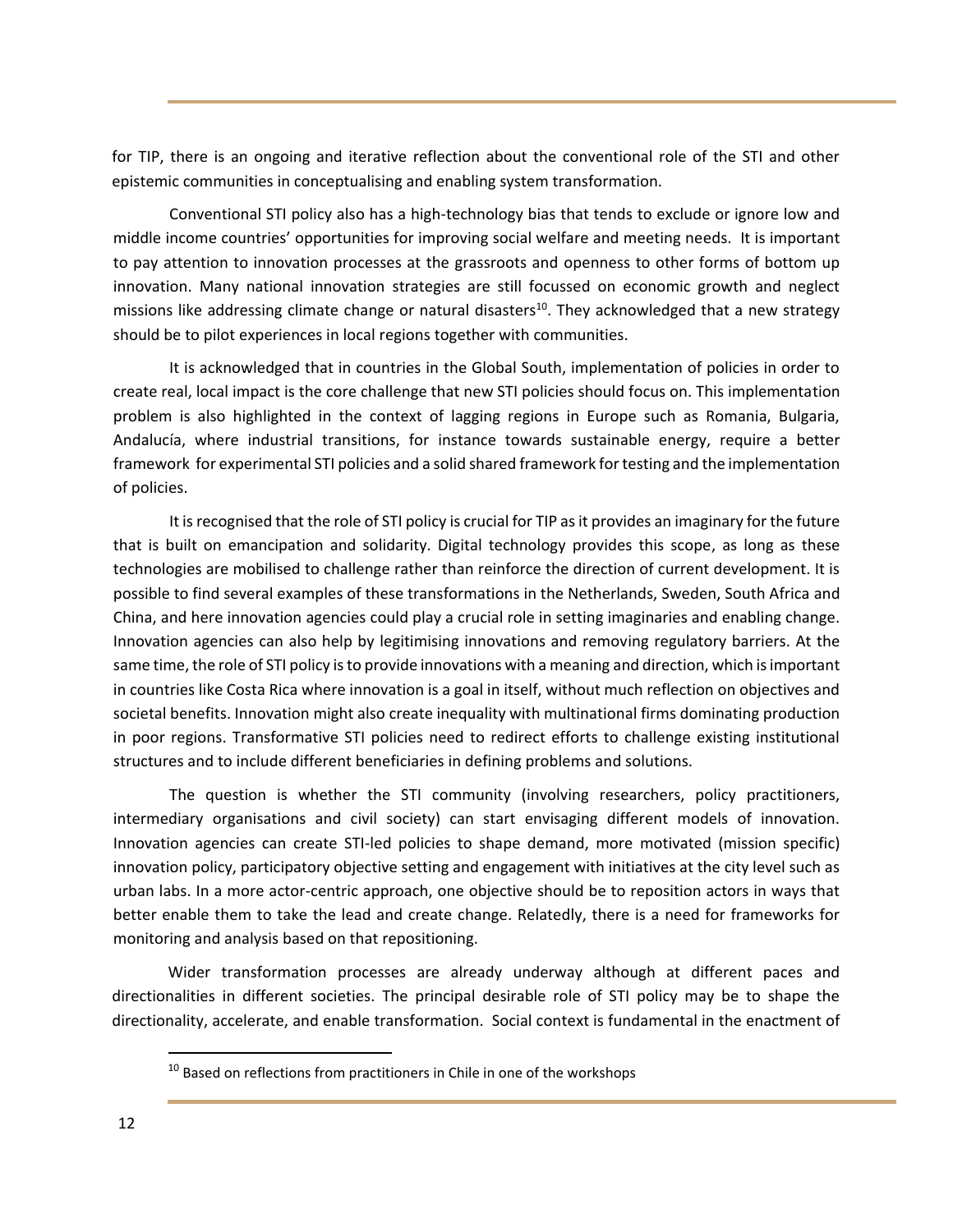these roles. Context is also about opportunity, which allows understanding systemic problems as well as available strategies and resources. Institutional innovation and technological innovation are often complementary, innovation often entailing changes in organisational contexts and in the position of the actors in the system. This is illustrated through the examples of the health system where patients, doctors and other actors are embedded in the contexts of the institutions like health ministries, hospitals and the medical supply infrastructure. Consequently, for transformation of health care, systemic change means looking beyond just increasing the access to patient care. It is also important to distinguish what is the place for science, technology and innovation policy in relation to other sectoral policies like health or energy. What specific roles or functions does it fulfil? Innovation policy is about creating and supporting novelty, while other policies have sectoral focus to regulate and operate systems like energy or mobility. Innovation policies are often centred around knowledge and process orientation.

When working with STI agencies seeking TIP, it is important to acknowledge that implementation of STI policy for transformation often needs to happen in institutions that are themselves highly resistant to change. The room for manoeuvre is highly constrained, since civil servants are embedded in long running political and cultural institutions which favour some capabilities over others. Therefore, a central question is how to improve and diversify capabilities by understanding human agencies and initiatives within agencies with greater reflexivity instead of "cockpitism".<sup>11</sup> In addition, STI policy has a supply side bias while transformation of socio-technical systems involves fundamental change in both supply and demand. The focus is on societal functions served by these systems, going beyond the binary of production versus consumption debate. Greater attention should be placed on the influence shaping demand and its evolution. A TIP and/or a mission-oriented approach is an essential tool for governments and policy makers to navigate STI policy for transformation.

## **3. What is the role of experimentation for transformative change?**

Transformative innovation policy needs to be reflexive about the characteristics and process of transformation in order to facilitate the experimentation as a necessary means to achieve transformative change. Some suggested attributes of transformative experimentation are: directionality, participation, learning and managing expectations and anticipations for futures<sup>12</sup>. Some suggested that the framing of being transformative could be borrowed from the latest definition of socio-technical experimentation inclusive, challenge led, practise based, adaptive to uncertainty.

Some aspects to consider in order to experiment for systemic change with transformative impact on sociotechnical systems are suggested as follows:

 $11$  "cockpit-ism": the illusion that top-down steering by governments and intergovernmental organizations alone can address global problems, in **Hajer, M., Nilsson, M., Raworth, K., Bakker, P., Berkhout, F., De Boer, Y., ... & Kok, M**. (2015). Beyond cockpit-ism: Four insights to enhance the transformative potential of the sustainable development goals. Sustainability, 7(2), 1651-1660.

 $12$  Each of these attributes require further unpacking in more in depth discussion on TIP research agenda.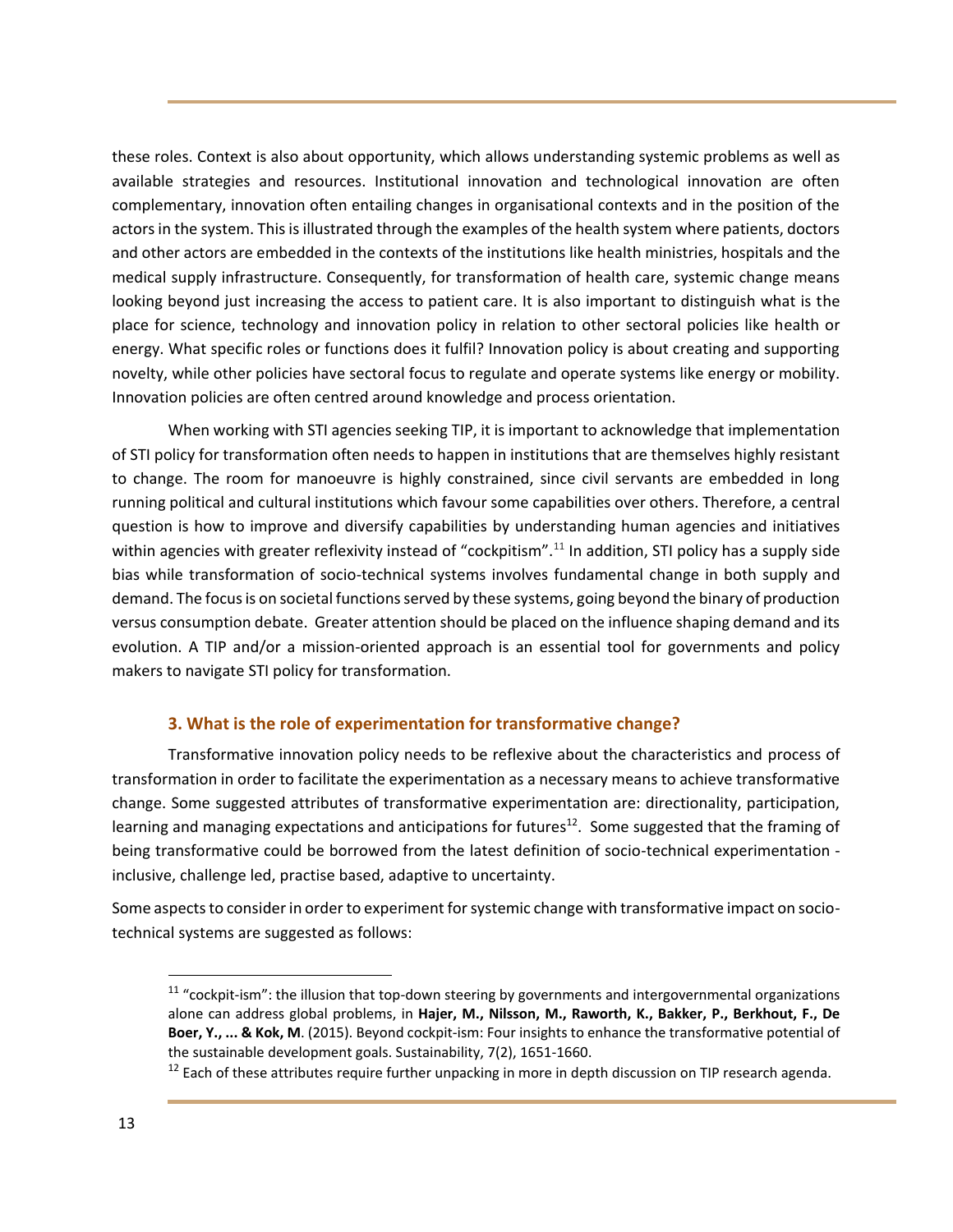- Multi stakeholder: Engagement of a diverse range of actors is critical in a TIP approach. But in the context of a variety of experiments at different levels, how do we organise participation in different socio-technical systems? There are questions of trust and coordination in actor networks, as well as the scale of participation (long-term sustained participation in local experiments versus national level participation).
- Vision led With wider participation, comes a wider portfolio of expectations. How to map expectations of different actors?
- Shared learning: Learning (1st and 2nd order) is a key component of experimentation for transformative change. How to share it across the networks is suggested to determine the transformative potential through experimentation.
- Incorporate local and indigenous knowledge: we need to recognise the fact that transformative experiments are already taking place outside the radar of academia and public policy (grassroots initiatives)
- Link to SDGs and to societal impacts: Whether and how the experimentation directly or indirectly helps in achieving sustainability goals and targets and what measurable impacts can be identified.
- Characteristics of transformation: We need to pay attention to the politics of creating a democratised and decentralised system through collective processes and citizen empowerment.
- Evaluation of the transformative potential of experimentation: The need to rethink the role and the approach of evaluation in transformative experiments through redefining frameworks and indicators, asking questions like evaluation for what and for whom? When to evaluate? What is the theory of change behind evaluation? How to capture second-order learning?
- It was also recognised that there is a vital role for public policy in creating space for and supporting experimentation. These could be in the form of sandboxes, public procurement and policy labs.

Innovation policies can deliver on transformation when there is emerging coordination across experiments in trans-local levels. The rationale is that individual projects and initiatives (experiments) are temporary and fragile, and need to be connected up for it to be transformative<sup>13</sup>. It is also mentioned that the state plays the role of a convener, facilitator and enabler of transformation in some cases. We also need to be reflexive on what problems we are addressing through transformative experimentation - which could be radically different in Global North and Global South contexts. Some of these tools could be mission-oriented policies that consider different contexts, supporting localized experiments and using these results to inform upscaling, replication and mainstreaming. This is one of the biggest challenges of TIP: to think beyond the experiments themselves, how to combine the outcomes of various experiments to generate relevant policies.

<sup>13</sup> **Turnheim, B., P. Kivimaa, and F. Berkhout, eds., 2018.** Innovating Climate Governance: Moving Beyond Experiments. Cambridge University Press.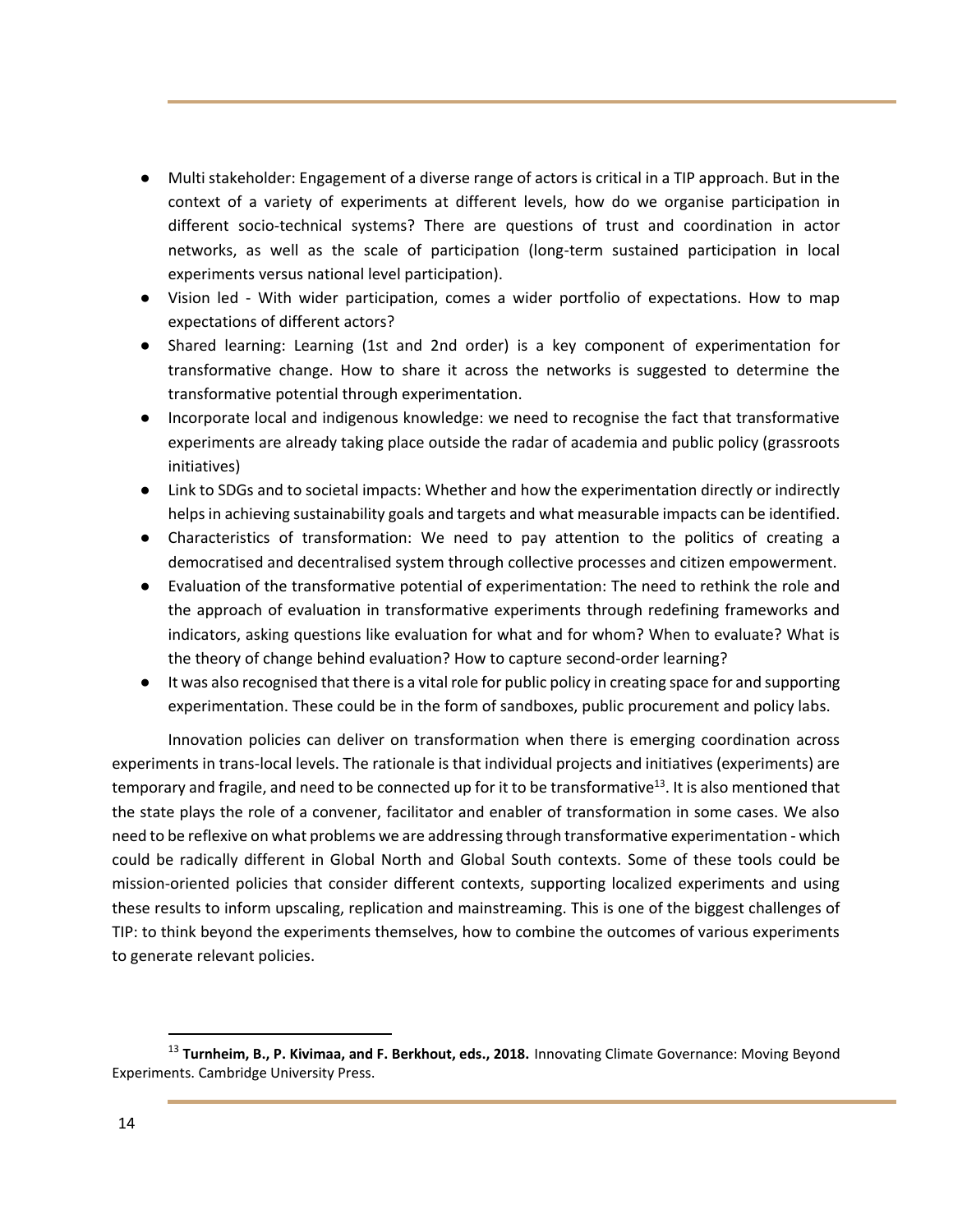## **4. How do policy and governance play an important role for transformative change?**

A key issue with transformative change through building and mainstreaming niche experimentation and opening up regimes<sup>14</sup> has been that there are complex and often conflictual political relations between niche actors and incumbents. The centrality of niches in the multi-level perspective (MLP) implies that transformative processes often involve niche processes being assimilated, co-opted or imitated by incumbents to inflect the direction of the regime's transformation. This assumption requires questioning and further research on the role of transformation involving incumbent actors, and their agency is at the core of politics and governance of transformative innovation.

In order to enable TIP, reflexive governance strategies are required. This constitutes anticipation of futures and multiple framing of future pathways through experimentation. Three levels in which this framing is envisioned for alternative futures are as follows:

- 1. Frame-mapping This is about Anticipatory framings which include reflexive debates on performativity and normativity on alternative frames of expectations. This is a deliberative process that benefits from zooming-in to specific contexts and zooming-out to identify connections and inter-dependencies.
- 2. Frame-working This is about opening-up to create portfolios of experiments and closing-down variety in order to concentrate investment in scaling-up experiments. There is obvious tension between these two processes, especially in the presence of formal, generalisable elements as well as informal(-local) system elements, that prevent scaling up. How to then create relationships between existing regimes and alternatives nurtured in niches, which might involve different problem perception in different scales? What is the role of policy for co-creating transition pathways, considering directionality and maintaining a balance between opening-up and closingdown?
- 3. Scale-up experiments Experimentation with alternatives offers a 'flexible stability' and opens up the possibility for alternative futures. Scaling up these initiatives would mean opening the door for larger scale investments, among other implications. This can involve conflict mediation, nurturing expectations that can, over a longer period, generate momentum. This is connected to the notion of performativity of futures, an absence of which is seen as a reason for loss of momentum.

It was widely recognised that mission led policies have become a common currency in policy narratives. This reflects a renascent confidence that government can make a difference to social outcomes which is broadly consistent with transformative innovation policy perspectives. However,

<sup>14</sup> **Ghosh, B., P. Kivimaa, M. Ramirez, J. Schot, J. Torrens, 2020**. Transformative outcomes: assessing and reorienting experimentation with transformative innovation policy, TIPC working paper (Accessible at: [http://www.tipconsortium.net/publication/transformative-outcomes-assessing-and-reorienting-experimentation](http://www.tipconsortium.net/publication/transformative-outcomes-assessing-and-reorienting-experimentation-with-transformative-innovation-policy/)[with-transformative-innovation-policy/](http://www.tipconsortium.net/publication/transformative-outcomes-assessing-and-reorienting-experimentation-with-transformative-innovation-policy/))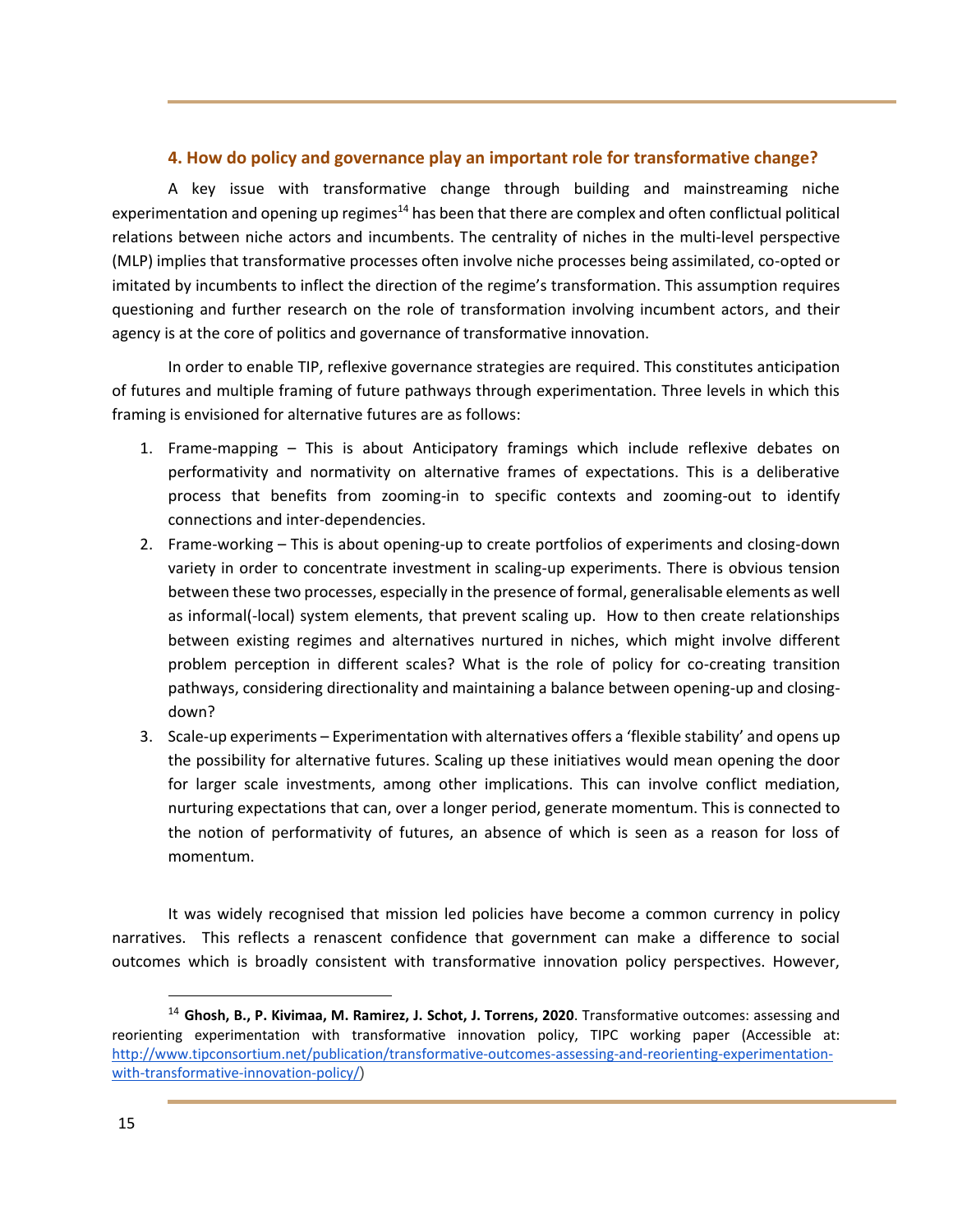mission-led policies may also centralise processes of choice and 'close down' processes of exploration, experimentation, and learning prematurely. While it is granted that addressing many social needs is a matter of urgency, the absence of clear blueprints for a more socially and environmentally sustainable future suggests caution and avoiding a rush to judgement about the direction and means for proceeding. Mission-led policies may leave out or leave behind parts of society perceived to be of secondary importance in mission success, a tendency which risks reproducing the separation between technocratic elites and the broader society. This is part of the controversy concerning mission-led research, which is important to discuss and further unpack under the umbrella of politics and governance of transformation. Even if mission-led constructs are an influential line of thought for policymaking, continued attention to other forms of governance – e.g. catalytic, challenge-led, or bottom-up should continue to receive research attention and comparison with mission-led policy outcomes.

Understanding TIP as a mission-led participatory political process, involving a multiplicity of actors also provides justification for the formation of coalitions, networks, alliances and/or innovation partnerships for mission-oriented initiatives. These transformative coalitions and partnerships should go beyond incumbents to include additional actors from civil society, users, niche actors and so forth. These coalitions will face the challenge of embracing the dynamism of the transformative process (actors may change or diversify during the process). This process comes with challenges of managing intermediation, expectations and conflicts. It is recognised that very concrete coordination could take place in niche spaces since holistic innovation policies look at actor constellations. These constellations involve new interactions and relationships within and between communities, building new roles, all of which are emerging avenues for collaboration and networking. It is also useful to understand the importance of an actor's actions in several critical junctures of different policy stages, allowing for interaction with feedback loops. Policy makers, with adequate tools, may play a brokering role in these interactions and actor constellations.

The centrality of national policy actors differs across countries. Nations with larger state capacity often have both opportunities and challenges stemming from regional and local innovation processes. Diversity creates opportunities for experimentation and shared learning and for a plurality of initiatives. Diversity can also be accompanied by exclusion or marginalisation which constrains or introduces bias in the exercise of these opportunities. International political tensions persist despite the global nature of many social problems. These tensions are productive when they serve as a spur to accomplishment, e.g. the aspiration of the Paris Accords. They also have the potential to diminish the value of the scientific and technological commons that has been constructed through international cooperation and exchange (including the flow of people). The construction of transnational agreements and cooperation for global governance plays important roles in enlarging knowledge and in directing attention to salient global issues. Further research on the influences that foster transnationality as well as impede or destroy it is needed.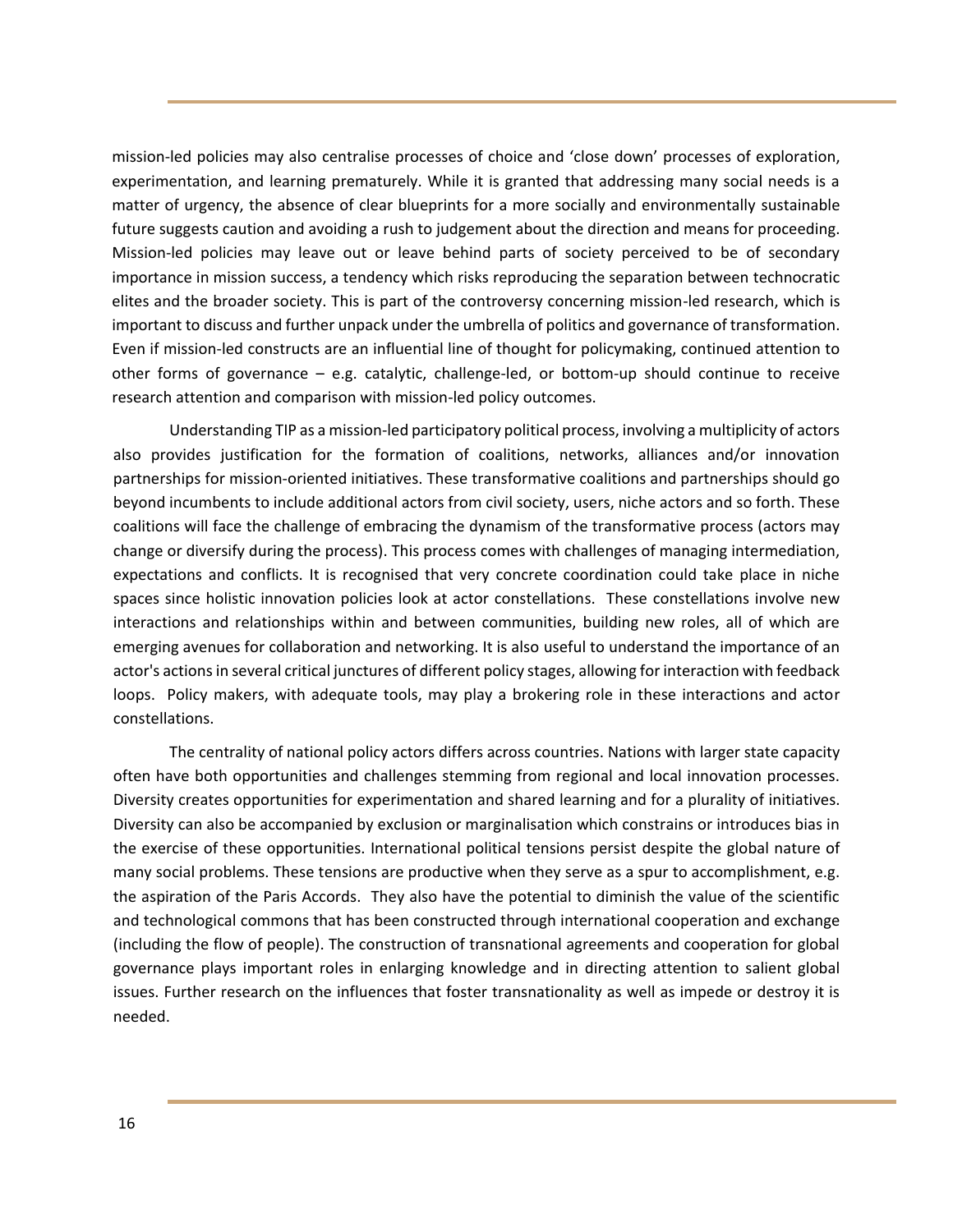## **Actors and contexts for TIP**

## **5. What role do STI agencies play in TIP?**

Policy that looks promising on paper may not be transformative in implementation<sup>15</sup>. Additionally, it is often unclear what it would mean to implement specific policies, especially when different nations name and understand innovation in different ways. In some countries, innovation agencies are emerging champions of systems change and work with the meta-knowledge about transformative processes themselves, for example Vinnova and their "Norm critical innovation" strategy. <sup>16</sup> STI agencies can play multiple roles including being strategic actors, funders and intermediaries or brokers. Crucially, for transformation to happen, they need to experiment with new types of funding and invest in new approaches of science and innovation such as strategic alliances, citizen science, learning by doing, living labs, research consortiums, interdisciplinary knowledge creation (such as combining AI research with sustainability research).

More specifically, STI agencies can be seen to have key roles in the following areas:

- 1. In identifying opportunities for transformative change by creating baseline or reference knowledge about societal capabilities needed for transformation and the possible pathways for reaching these futures.
- 2. In asking questions like, "What does a systems perspective mean for research and innovation?", and "how do we monitor and evaluate contributions to system change?"
- 3. In establishing platforms for co-creation by organising fora for identifying issues of directionality which are more inclusive and deliberative than conventional consultation processes. This may involve bridging the gap between research and societal innovation by providing infrastructure to researchers to operate in living lab settings for co-creation and for making research accessible to change makers.
- 4. As intermediary actors, in managing the diversity of stakeholders with a view to preventing capture of agendas and narratives by single interest groups or actors and encouraging participation by those that might otherwise be overlooked (e.g. citizens, new entrant firms, or regional actors)
- 5. Funding and commissioning experimentation to deepen knowledge of alternatives and their prospects, which address not only the need for new knowledge but also the implications of that knowledge for transformative change (e.g. responsible research and innovation).
- 6. As funders, investing in evaluation beyond the summative or accountability standards to provide means for deep or second order learning (learning about what needs to be learned and retaining knowledge from experimentation) and for indicators or metrics of transformation.

 $15$  Points to significant literatures on policy and governance failures

<sup>&</sup>lt;sup>16</sup> Nilsson, Å. W., & Jahnke, M. (2018). Tactics for Norm-Creative Innovation. She Ji: The Journal of Design, Economics, and Innovation, 4(4), 375-391.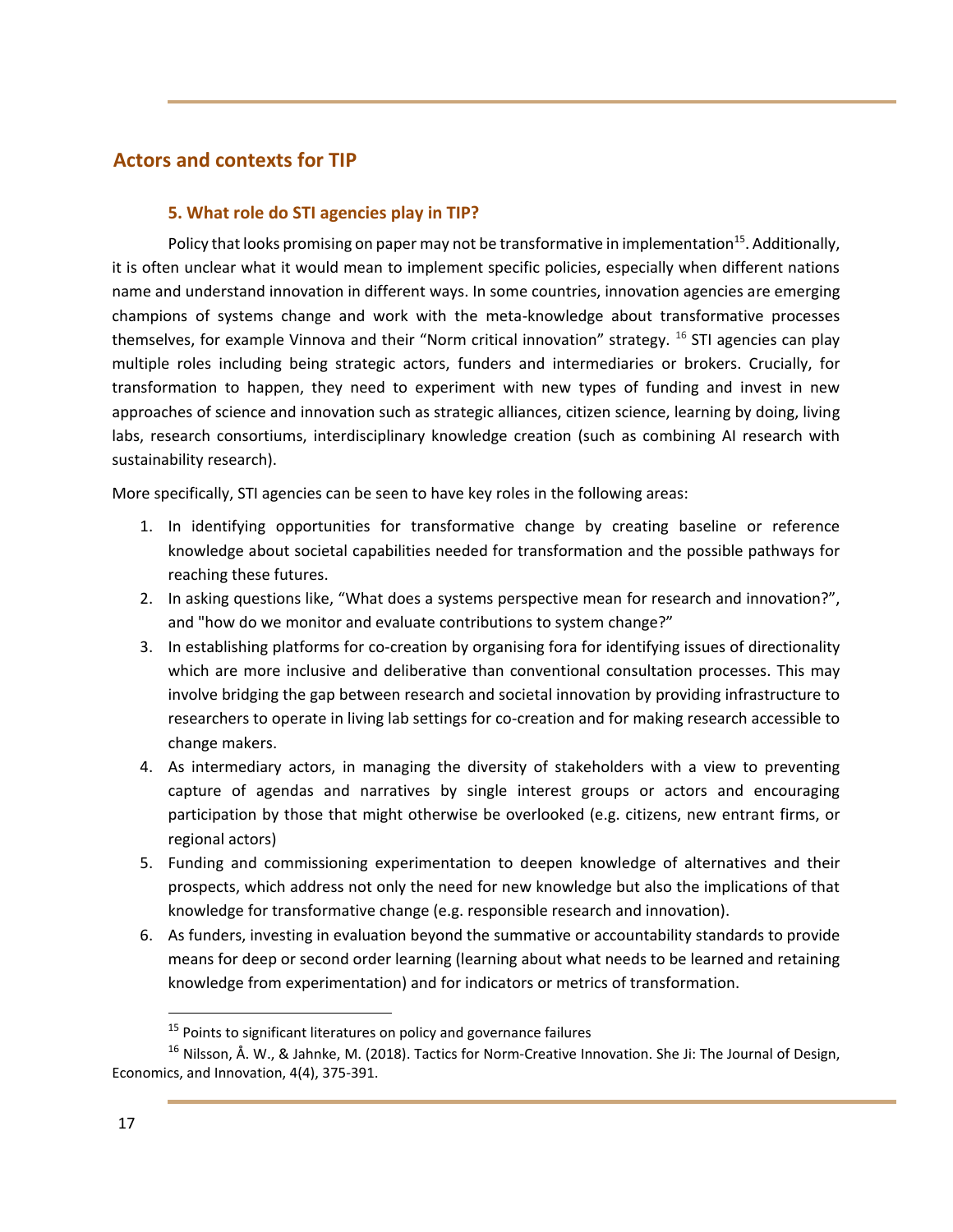7. Assisting in the circulation of knowledge and with the processes of embedding, implementing, scaling and reproducing knowledge.

Collectively, these areas suggest an enhanced role of STI agencies in the governance of the loci, rate and direction of science, technology and innovation. The mission orientation for these agencies impels proactiveness in shaping directionalities.

Each of these areas challenge existing processes and ways of working in STI agencies to enlarge and enhance capabilities. Many of these areas also challenge the position of STI agencies (alongside other change agents) by implying a wider scope of action in which other governmental ministries and agencies are also implicated. This suggests the need for research on orchestration, coordination and policy analysis and an overarching 'knowledge infrastructure' which is sensitive to the social and political realities of different contexts. The research foundations for tackling these challenges are underdeveloped.

The SDGs have many implications for STI policy and, as part of the articulation and circulation of knowledge, STI policy organisations have an important role for identifying where and how STI may contribute to meeting each of the SDGs. However, it is also the case that the SDGs often involve a scope of action beyond the remit of STI agencies, and require the co-participation and cooperation with other parts of government, the political process, and the social discourse more generally. The SDGs cannot be relegated to STI agencies nor can they be ignored by these agencies. From a practitioners' perspective, representatives from Vinnova, Sweden, articulated their efforts to contribute to SDGs, through focussing on socio-technical systems change as well as economic competitiveness and characterising themselves as problem owners and change makers. As an innovation hub in the EU (European Union), they prioritised achieving SDGs and are taking a mission-oriented approach to address each of the challenges in policy labs. What they want to improve are 'roadmaps,' and active learning which would enable a real understanding of obstacles and potential of transformations.

Transformative innovation policy should not ignore science (diverse forms of it) nor place all the bets on scientific expert knowledge that is assumed to be able to accomplish transformative social aims. Although some would contest whether 'blue sky' research is a valid concept given the social influences within the scientific community that guide trajectories and agendas, others would highlight the uncertainty and elements of surprise that accompany research, some of which produce entirely unexpected and 'off-agenda' outcomes. In turn, some of these outcomes prove to have useful practical application either sooner or later.

#### **6. What role do governments and ministries play in TIP?**

The role of governments is closely linked with the governance and politics of TIP. With transformative change affecting actors along the entire value chain, from innovation to production to consumption, there is a clear rationale for early involvement of those concerned in the shaping of strategic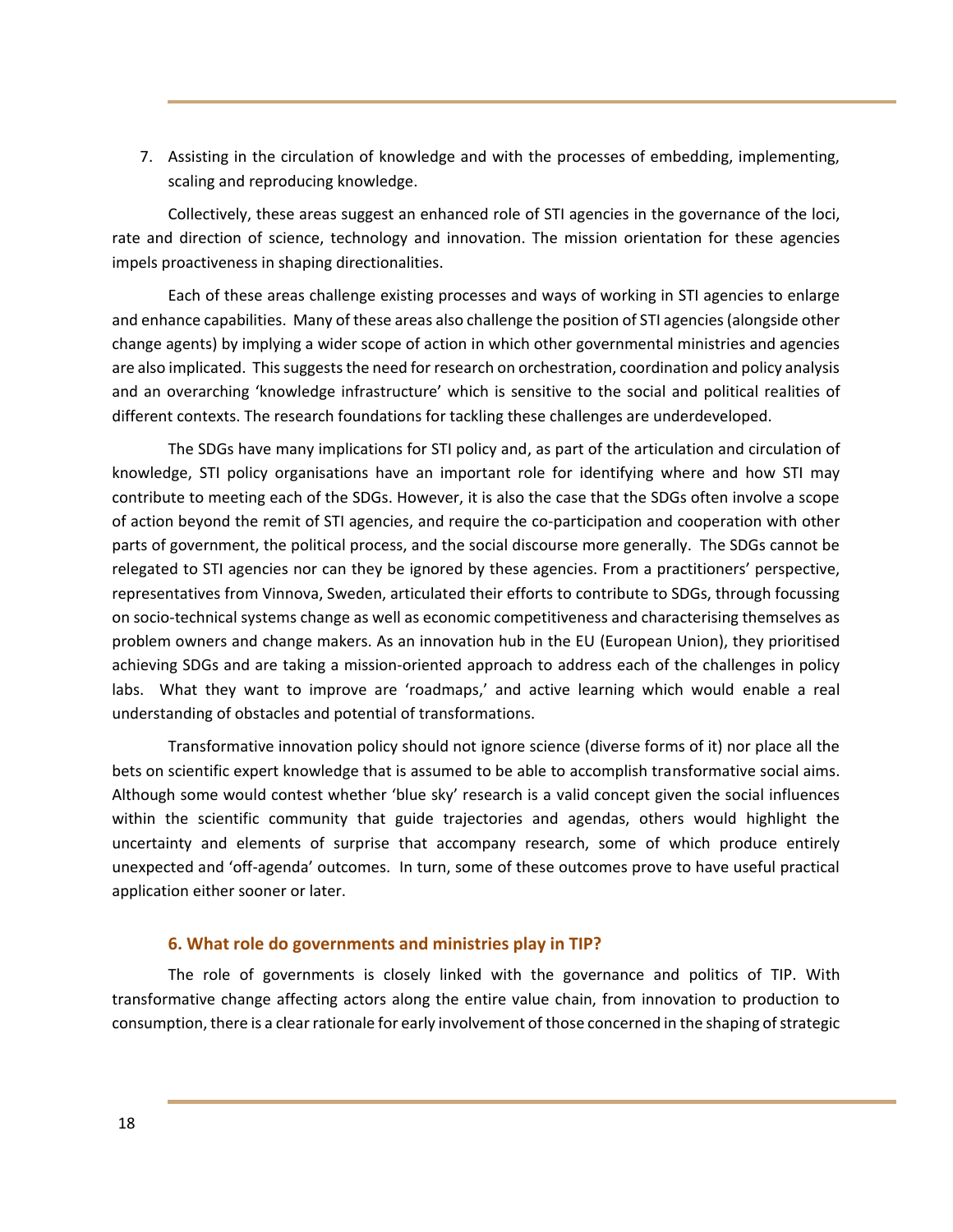visions. A primary role of the state<sup>17</sup> is in organizing the policy-preparing and policy-shaping process in such a way that actors can develop coherent strategies of change. Governance is then the process of organizing this collective change process, by providing space for multiple stakeholders to meet, exchange ideas and negotiate. This process however is said to depend on the political culture of a nation, closely connected to whether bottom-up or top-down approaches prevail in the specific setting. It is also argued that the mix of experts from different backgrounds – public policy experts, statisticians, psychologists, engineers, economists and other social scientists can make progress difficult to achieve.

Transition literature assigns very specific tasks to the government – regulation, standard and norm-setting, strategic direction and visions, political legitimation. Governments are more associated with continuing the existing logics as opposed to facilitating innovation for new logics. In public administration theories, governments are central actors who legitimise their action through evidence-based policymaking<sup>18</sup>. However, this literature on public administration rarely addresses ideas like transition and innovation. In this regard, missions are thought to be easier to understand and implement, while the transformative innovation policy approach appears more difficult. However, for some practitioners, a focus on TIP meant reflecting on the ineffectiveness of their previous methods, directing them to work on changing perspectives and to establish means for continuous monitoring and evaluation. They argue that for transformation, strong evaluation is needed on what actions were taken and what was the outcome with a focus on process.

The state has several important roles to play in the process of transformation. Re-organising markets in the face of major technological or societally driven transformations requires a guiding force to enable and accelerate this re-organisation and reconfiguration process in order to help overcome pathdependencies and reduce uncertainty for the private, public and third sector agents. The state can take on either a more or a less active role in this process, from a proactive change agent to an enabler and facilitator of change. This balance depends on the ability of actors and stakeholders to self-organise as well as the psychology of actors - how they see themselves as system-insiders and thereby perceive the impact of change in these systems on their own work practice and career.

To leave it to the market to overcome the uncertainty and to reshuffle relationships might slow down both innovation and its contribution to transformation. One way to overcome potential problems and to compensate for the high degree of uncertainty during the transformation process is for governments to engage in 'mission-oriented' policy where the state engages in a combination of public policies and in promoting a common vision indicating the direction of change.

Transformative change is about normative issues as well. Setting direction requires more room for discretion about understanding "things that really matter." The state, through organizing appropriate

<sup>&</sup>lt;sup>17</sup> State is often associated with governments and ministries. However state actors may also vary - notably given the decentralisation and increasing autonomy of territorial state actors (regional, urban) regarding specific functions and responsibilities (water, energy, food).

<sup>&</sup>lt;sup>18</sup> There are calls to look beyond this paradigm.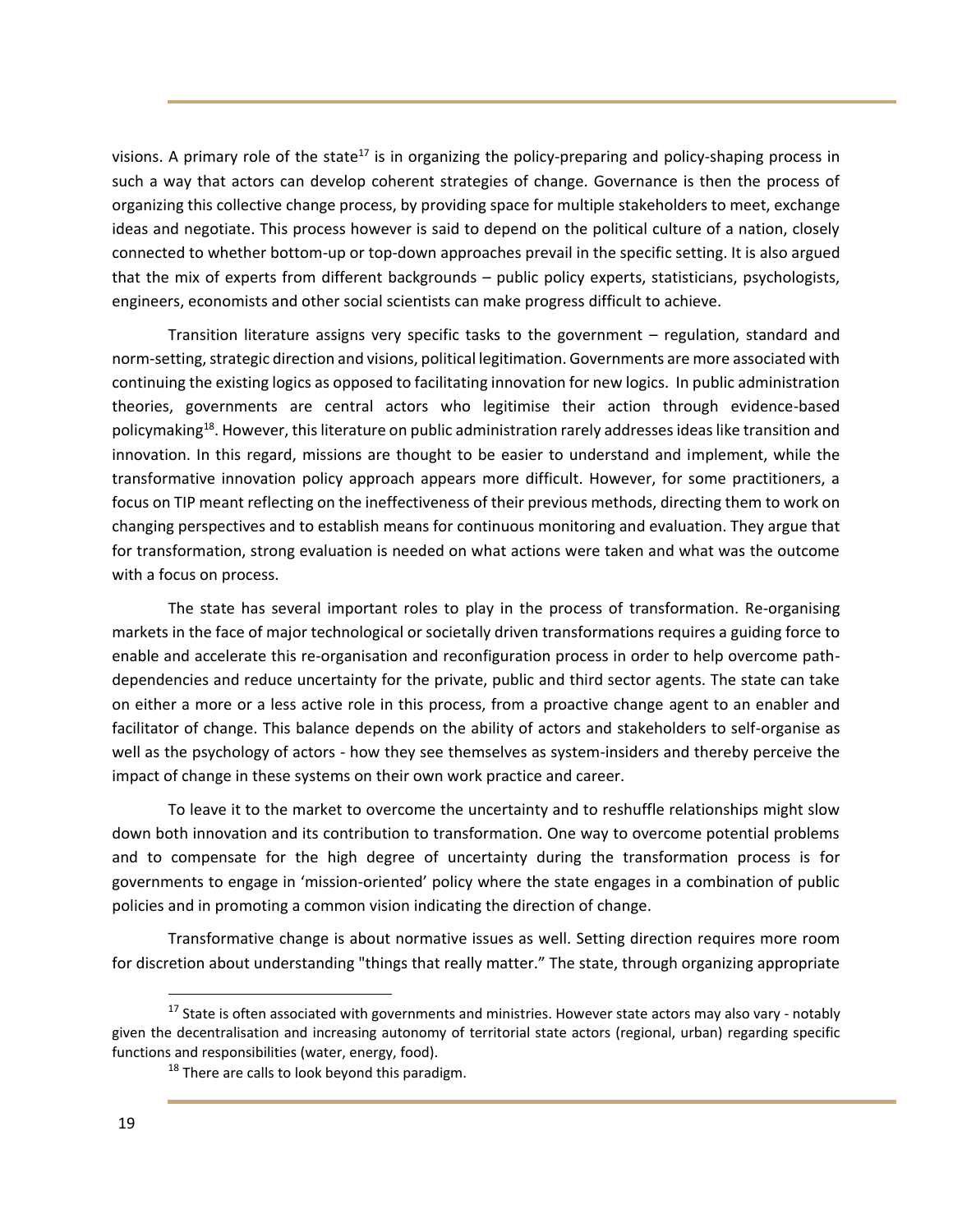governance processes, is the agent responsible for addressing matters of directionality of change in line with the constitutional (in our contexts mainly democratic) principles of statehood. However, it was pointed out that increased focus in one direction, such as inclusivity and local community empowerment, can reinforce the practice of picking "winners". Does this bias overlook the issue of how to deal with the losers of transformations? A balanced view is therefore that an important role for the state is also to handle tensions and conflicts between the powerful and the powerless.

Significant discussion involved attempting to understand what type of state is needed for TIP, whether there is a specific type of state or if there were elements of the state that should be tailored to different contexts. Some parameters were mentioned that could help define a "strong" state (in the sense of being able to steer processes of transformation, not as an authoritarian state:

- To be able to regulate
- Capability to generate shared vision
- Flexibility and devolvement in the allocation of budgets
- Citizen's representation
- Tolerance of the 'other'
- Scoring high in Democracy index
- Developmental State

For some countries in the Global South, state leadership is paramount for setting long term goals and providing leadership in attempting to achieve them. Representatives of ministries from African countries argued that in their context, the government's role is to create infrastructures like schools and to make this infrastructure functional, while education as a service can rely more deeply on communityled initiatives. The importance of ministries in facilitating provision of technology and infrastructure and other kinds of support mechanism was repeatedly acknowledged. It was also argued that another role of government in these contexts is more distributive – to coordinate between institutions to increase social capacity for development in poorer regions. A key question raised by a researcher was: "How can governments across Africa on top of other challenges understand and navigate, even exploit opportunities of 4IR, and avoid the problems, such as social injustice, achieving SDGs etc."

A key issue discussed in the context of ministerial support for transformative change is the mechanisms through which the state can ensure that the new policy rationales and frameworks align with existing public policy. It is argued, for purposes of accountability, that the state should be more explicit and vocal about why it is favouring some experiments over others and why it is not following up on a certain experiment. Moreover, whilst the state may be less suited to initiating experimentation in some contexts, it may consider connecting, assisting and enabling experimentation. Whether the role of state is strong or weak is also context specific, accounting for corruption and socio-economic problems. It is important for governments to envision a new type of public policy using the TIP approach to support STI policy to more effectively respond to sustainability and developmental challenges.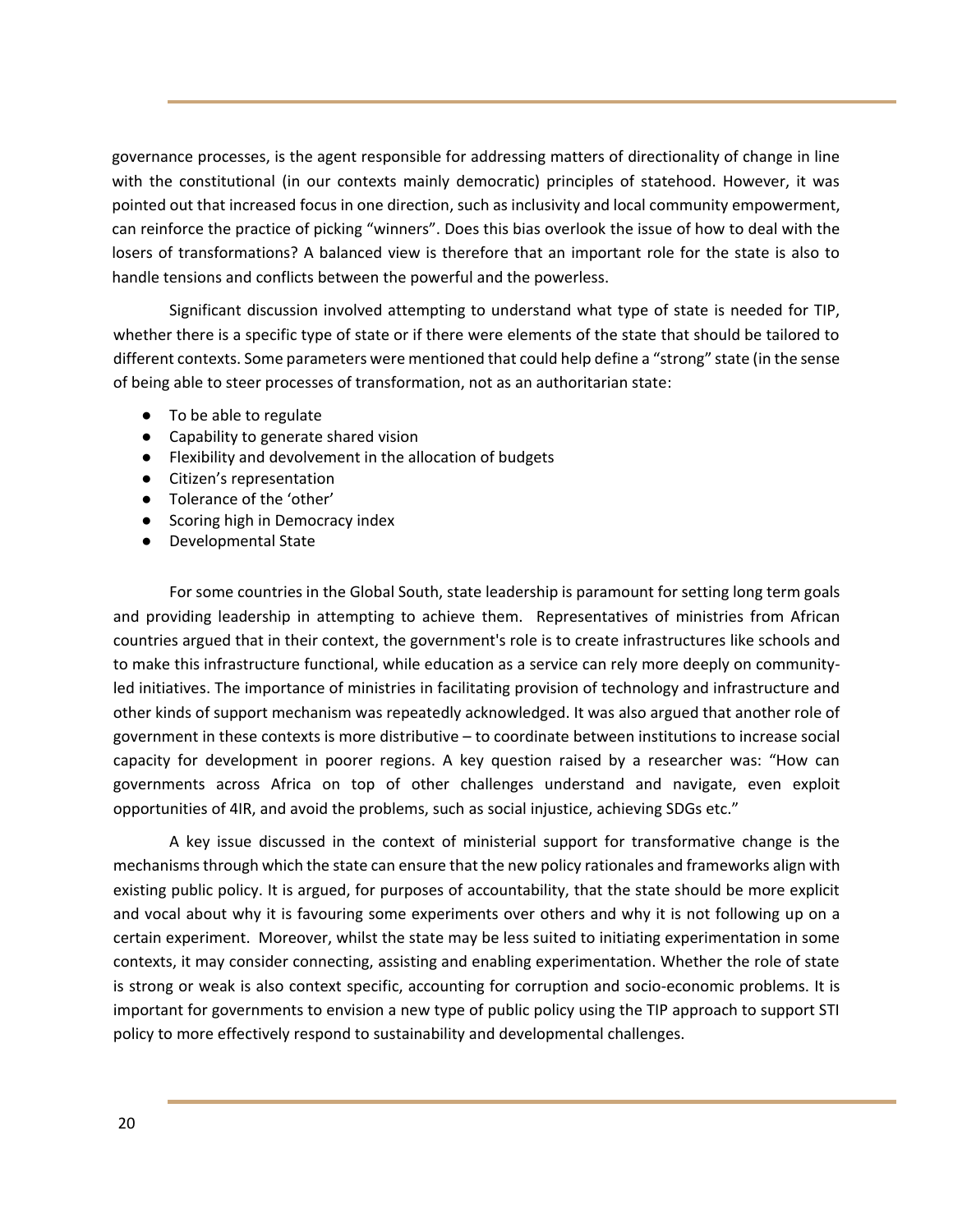A perceived risk in the leadership role of the state is that the state may not be strong enough or may not have the instruments to prevent capture of the methods and objectives of public policymaking by particular interest groups, who could be less inclusive and more invested in the current system. Furthermore, even within the public institutions, actors may be confined to rigid jobs and not given a remit to think holistically about the overarching goal of systemic change. In such circumstances, it is argued that immense political and administrative will are required to change organisational structures and practises to pursue the notion of transformative change.

#### **7. What role do businesses and private entrepreneurs play in TIP?**

Innovation is an uncertain process. At an early stage of the innovation process there is technological uncertainty related to the fact that enterprises cannot know in advance about the best technological solutions. There is market uncertainty throughout the innovation process. Private enterprises have their own strategies to cope with technological and market uncertainty. However, it is important to build connections among the different actors to navigate these uncertainties.

The theoretical core of the innovation systems and transitions approach is interactive learning among networks of actors. Since innovation is an uncertain process, actors will try to reduce uncertainty by building lasting and stable market relationships. It was proposed during this discussion that innovation thrives in 'organized markets' that are able to utilise knowledge about market characteristics to address uncertainty. The strength of the organised markets however becomes a major weakness when there is a shift in technological paradigm. In other words, shifts in technological paradigm sometimes disrupt established relationships. This can be a desirable outcome from the perspective of transformation. It is proposed that transformations require a fundamental reshuffling of markets with established relationships, which might mean old user-producer relationships are destabilised and new ones built in the process. More commonly, the relationship breaks up because one party or the other is no longer interested in maintaining the relationship. A user encounters a better product for their purposes and changes their relationship to the supplier of that product. A producer discovers a more lucrative set of customers and focuses attention on them, neglecting their established customers. Much of this reshuffling can be mediated by digital technologies and the application of data and platforms, which brings opportunities for renewed market relationships between different categories of users and suppliers. This also however means increased digital divides and inequalities arising from biases embedded in application of AI technologies. An implication of the new era of transformation process through technological innovation is therefore the drastic increase in uncertainties and technology led inequality.

Positionality of business and entrepreneurship in relation to transformative change raises questions of identity and purpose. It was asked whether the incumbent industries and lobbying EU institutions are the ones who are the most powerful actors at the moment. If so, what does that imply for global transformation potential? Furthermore, the purpose and representation of global third sector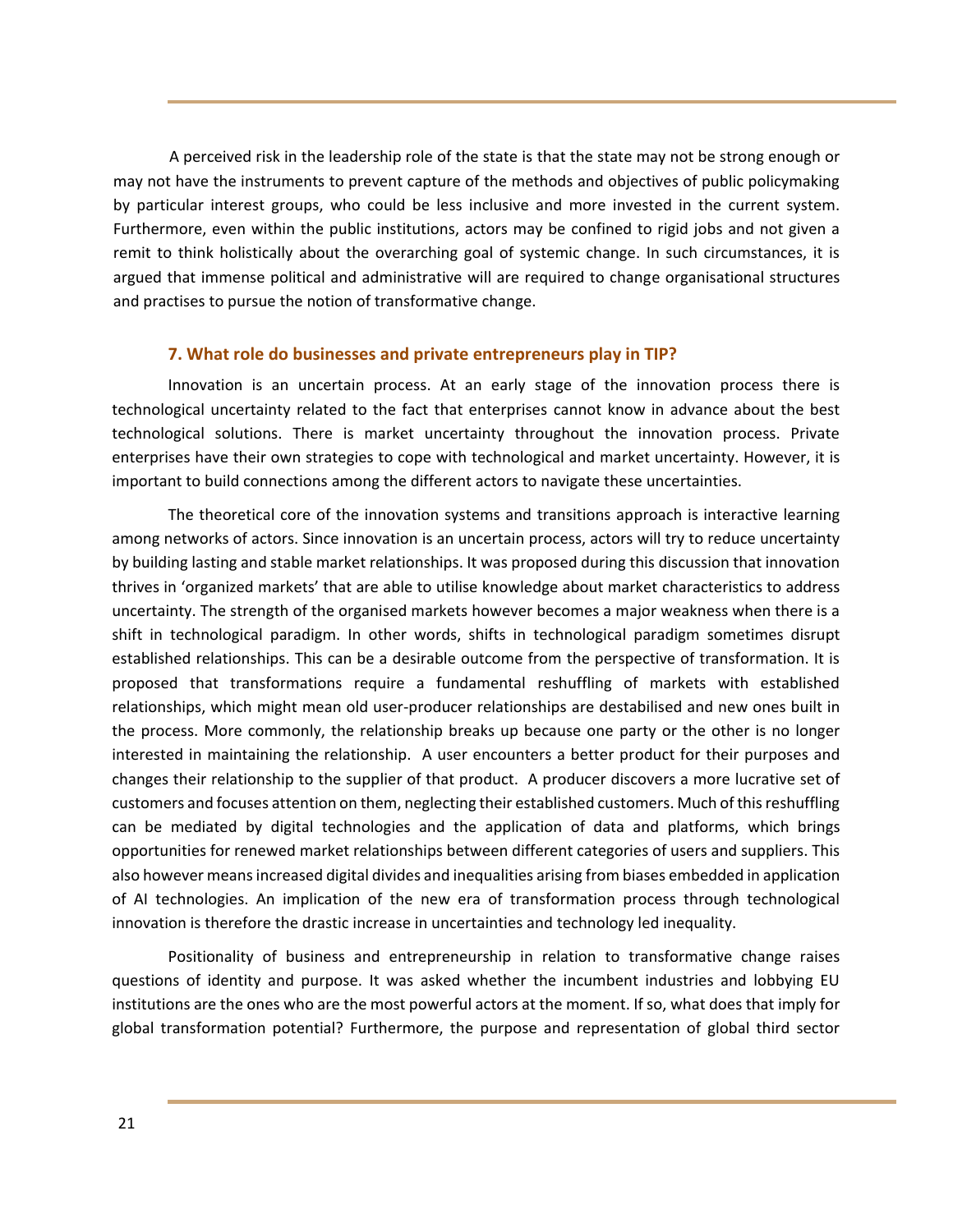organisations also demand a discussion. Several considerations are relevant in understanding the role of businesses in TIP:

- **The way incumbent firms operate -** Are incumbents investing in the long-term strategy of transformation or are they just using the terminology of transformation for public relations, with an underlying business as usual motivation?
- **The way platform economy operates –** This is often about winner takes all with one or two big companies controlling the interface. The EU has taken the view that this economy monopolised by Uber, Airbnb and Facebook needs to be regulated in advance and work in tandem with innovation policy. Scholars with this view seek to unpack the rationales for investments in digital platforms today and raised the question of how to decentralise the power away from few dominating firms.
- **The way NGOs(Non-Governmental Organisations) influence –** It was raised during the discussion that there are unintended consequences of Greenpeace's opposition to Monsanto resulting in the concentration of food production and market control by big companies. Such unintended consequences could create centres of power. However, this view was contested by others, noting that Monsanto's opposition to GMO (Genetically Modified Organisms) might have very little influence on concentration of the food production. Is there a better example illustrating the influence of NGOs and international organisations in transforming businesses?
- **The way multinational corporations (MNCs) operate –** It was also suggested that MNCs prefer high regulatory entry barriers which keep out the smaller innovators, firms from the developing world, SMEs etc. This way power and control become more centralised. This view implies a call for more decentralisation of market powers and empowerment of small businesses as a process of transformation.
- **The way grassroots based, bottom of the pyramid entrepreneurs are perceived**  They hardly qualify as worthy of attention in public policymaking and yet may contribute to untold stories of transformation at local levels.

It was argued that in order to successfully implement TIP, we need good dynamic theories of institutional organisation and evolution of firms and businesses. "How do institutions evolve over time as a dynamic process and power?" can be considered a central research question. Furthermore, the focus on CSR (Corporate Social Responsibility) needs to shift from utilising available indicators, data and narratives to creating new measures, indicators and transformative narratives. The configuration of actors is also a useful indicator of how the market will evolve, who is designing missions, whose agency lies behind mission definitions, who dominates and who loses out. Therefore, we need to invest in research that helps mapping and identifying actors, their positionality, the degree of distance and closeness, conflict, not just at the local level but at the global level. Another aspect of research in TIP should be on how finance and the sources of funding must change and are perhaps are already changing in response to persistent challenges that are motives for fundamental social and economic transformations.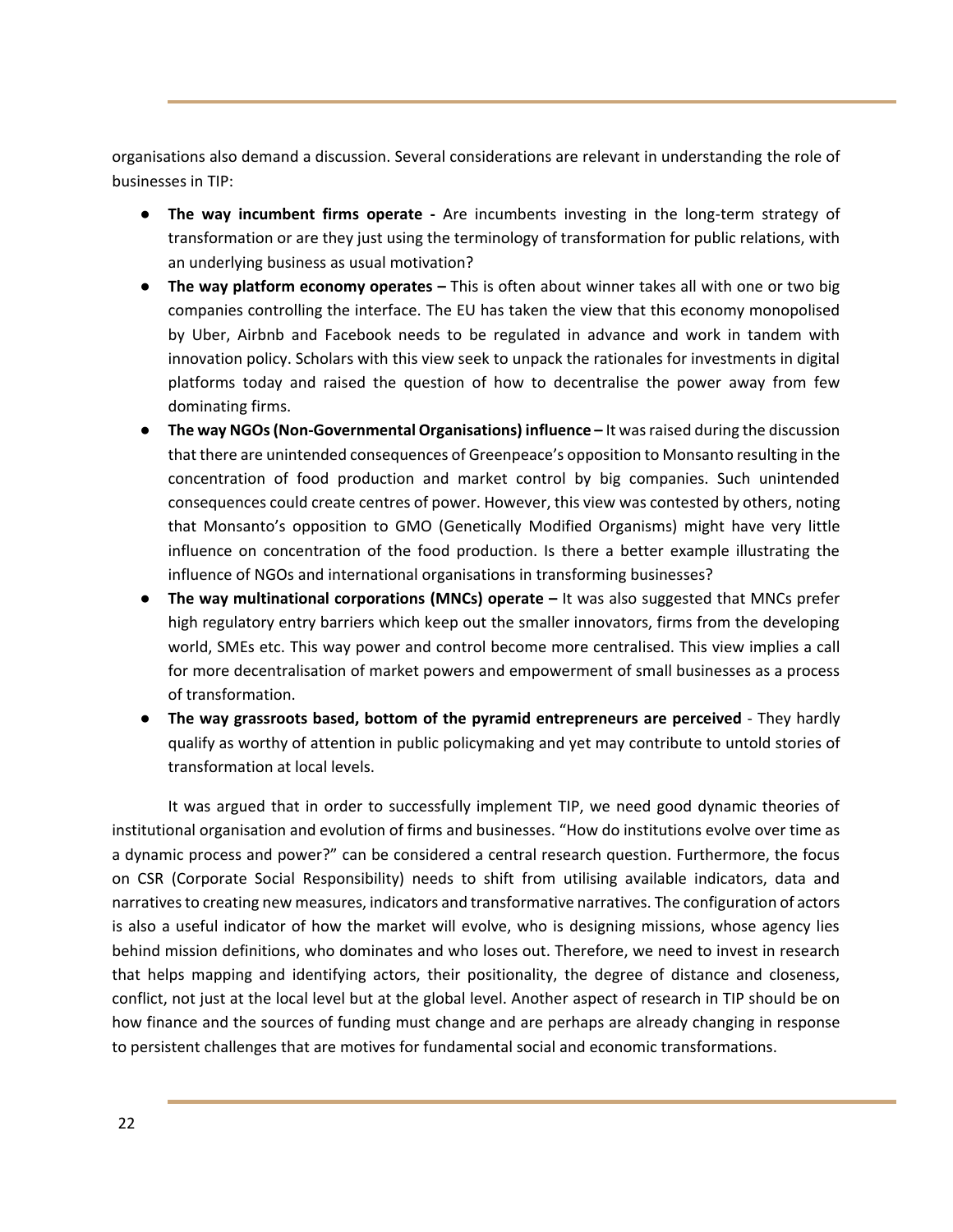## **8. What is the role of TIP in the Global South?**

There are specific challenges for transformative change in the context of the Global South, what we called developmental context. In order to dive into these context-specific challenges, scholars wanted to understand what a developmental context might mean. It was later agreed that "what works in other contexts does not necessarily work in developing contexts. We need to appreciate the local reality". They point to literature which focuses on these contexts like transitions in developing context, catch-up theories, grassroots innovation literature. A key message has been to unpack these theories and understand the relevance of these approaches for studying transformation.

Discussing the context specific issues, it was shared that in contexts such as Africa and Latin America, agencies in charge of innovation and STI policy are far less influential in policy making, limiting their capacity to determine policies that might influence innovation beyond the explicit scope of STI, such as environmental or educational policies. This is in contrast to contexts where innovation is broadly understood by many actors and implicated in a wide range of policies. So, a key question raised in the groups are whether TIP in the Global South will be dominated by top-down policies or bottom-up initiatives? Moreover, in many cases there is a lack of coordination or orchestration between science, technology and innovation policies. This means, even at the top, each group of experts largely focus and control policy agendas that serve themselves and not the entire system.

In contrast to top-down policy dependence, scholars discussing this topic were more interested in understanding the role of local level experimentation as bottom up initiatives where co-production of knowledge happens organically among the actors involved. However, there are a few issues with this approach. First, it is often unclear what are the values of this co-production process and who gains from it. Second, lots of experimentation are premised on institutions / policy support that does not exist in developmental contexts. Third, there is an issue of temporality as the present and future roles of actors may change with institutional and policy changes, creating additional challenges. But there are ample opportunities and many reasons why experimentation is vital in these contexts and why co-learning processes need to be supported. Using examples from India, Brazil and other countries, scholars argued that knowledge circulates from one context to another and this is key to systemic transformation.

A key point of discussion has been capability building and learning for transformation. Key questions raised in this regard are: How can we transform the capabilities at the local level? How transferrable are the learning processes? It is worth understanding the origins and transferability of capacities. This should be central in policy design for addressing social issues and to do this we need 'champions' either in the public or the private sector. These champions may also need capacity building among themselves, but they will be in a position to lead and guide transformations in local policy or even at project level.

There were also discussions on the scale in which this transformative change might happen. Scaling up is a common theory in niche management literature, where experiments are expected to scale up and diffuse in wider contexts. However, it was argued that increasing scales may not be the obvious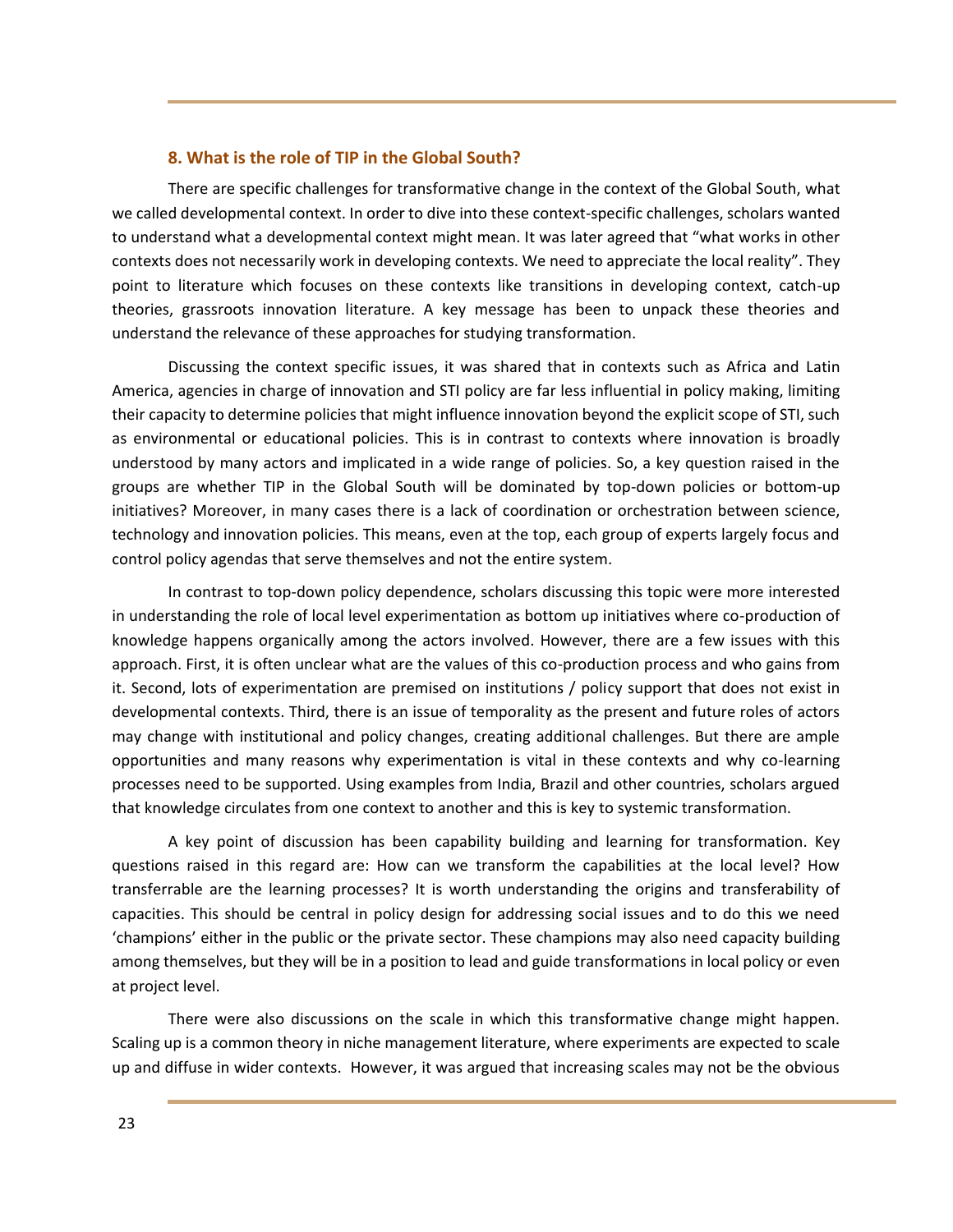path to achieve SDGs (global agenda) in specific cities (local context). What is more important is to define boundaries and increase capability on a relatively smaller scale, instead of going for features required by large scale such as standardisation that might be co-opted by incumbent market actors (e.g. smart city developments). Another approach is to connect and learn from inter-local practises, and the role of policy is not to scale up experiments, but rather to set up platforms for learning and replication of transformative innovation across different contexts. Some scholars point to the importance of multi-level governance mechanisms to mitigate the issues. The notion of catch-up is also discussed in this context, where emphasis is on developing technological leadership in local contexts which creates new market opportunities.

It is also observed that incumbents are an inescapable feature in many developing economy contexts because of the weakness of new firm formation and concentrations of talent in incumbent organisations. This suggests the need for ideas and research about working with incumbents to achieve transformational outcomes. In many cases, transformative directions are outside the interests or control of incumbent actors, yet they share an interest in developing more environmentally sustainable practices. In this regard, social innovation and empowering local projects can play an important role in connecting incumbents with new actors.

The relevance of mission-oriented policy in developmental contexts was also discussed. It was pointed out that health, education and digitalisation are extremely important areas of transformation. However, the risk with missions is that it makes transformation prescriptive. To conduct mission-oriented experimentation and evaluation of long-term projects organised to elicit impacts on societal challenges, learning, and adaptation is expensive. Funding and budget are critical issues in some countries, where STI funding has been diminishing in recent years. On one hand, there is lack of funds, resources but on the other hand policy makers are not trusted in the community due to a history of corruption. Furthermore, societies often need legitimacy and support from the governments to do things organically and bottom up. This led to people working together, creating direct networks when the state cannot deliver or keep up policy coordination cost to a minimum. This points to the fact that a process-oriented approach to transformation is essential.

## **9. How to do TIP in various diverse regional contexts, in coordination with regional policies?**

In this theme, cities feature as potential transformative innovation hubs. This emphasis stems from the fact that local problems need to be solved locally, using local capacity. Scholars imagine cities as evolving organisms where change can be problematised by a different understanding of transitions concepts like niches and regimes. Focussing on niche theory, scholars asked whether the spatiality of niches matter in the quality of learning and networking. Which region/ context can you learn or not from? What is the learning strategy from this? Currently, cities are still not seen as an important level at which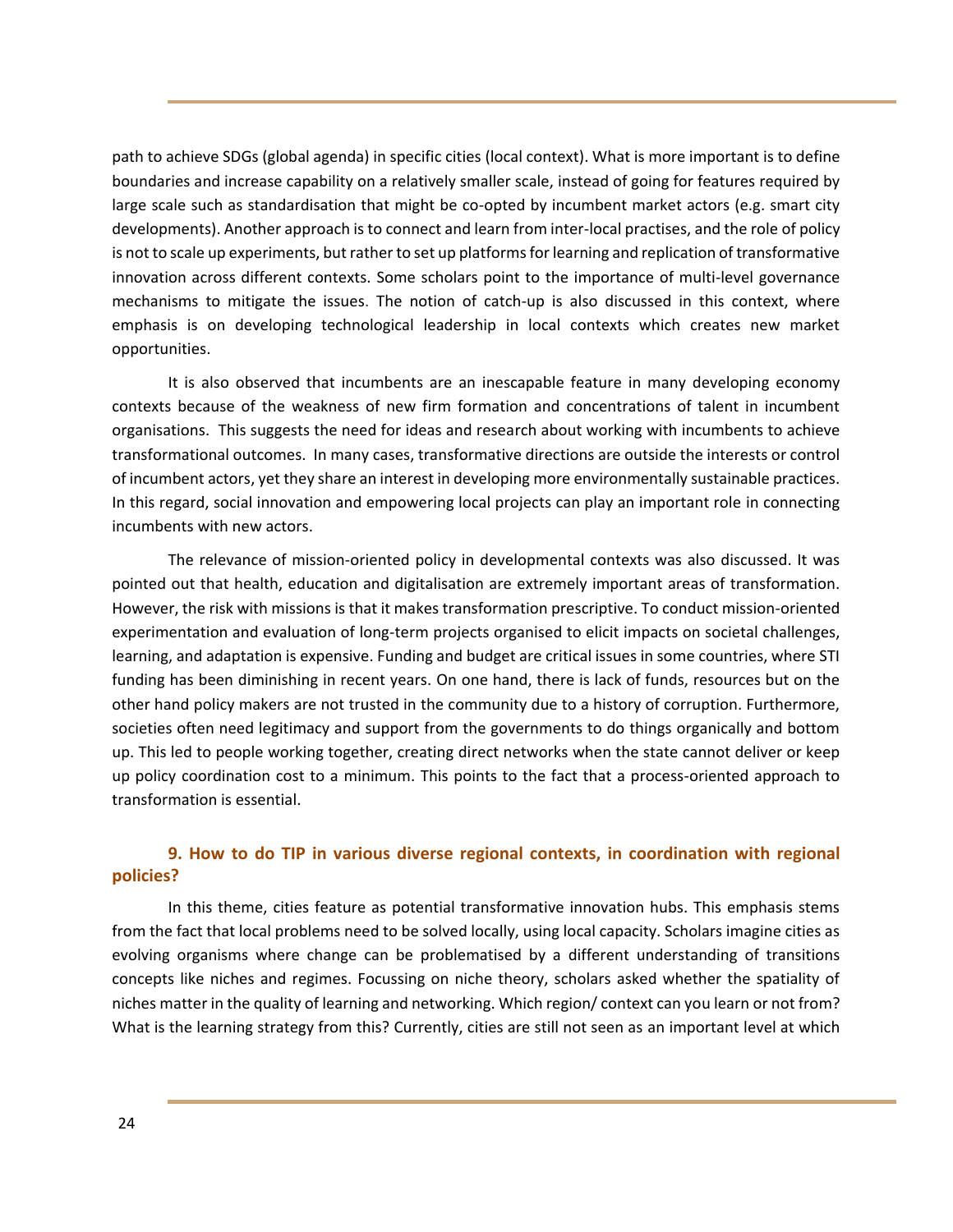innovation happens, since there is major focus on national and local systemic levels. It is also the place where power imbalances exist and multinationals define the pathway for transformation.

Organisations like EEA (European Environment Agency) and EIT Climate-KIC (European Institute of Innovation and Technology Climate – Knowledge and Innovation Community) are prominent in their work in regions and cities. Practitioners in these organisations suggested that the bulk of implementation is done at the local level. Urban transformations and finance are two cross-cutting themes that EEA are investing resources in, looking to build strategic partnerships for building a knowledge system in support of systemic change. A question is what can regions and cities do in transition processes? More importantly, what do regions and cities want to do in order to enable transformation processes?

In discussing the role of regional policy, it is important to understand the connection between regional and national innovation teams and policies. How national strategies and knowledge management systems align and coordinate with regional policies was argued to be an important area of future research within this theme. Key questions are: What is the role of local government in national governance? How much power is there in regional governments? Using examples from Brazil where efforts to combine local demands in national level strategy is studied, it is said that learning from heterogenous local innovation systems and cooperation between the actors helped to improve the overall system. Evidence from Baltic regions suggest that different EU policies have varying impact on different local regions, resulting into heterogenous and uneven development of regions due to diversity in the effectiveness of learning. How do we learn from territorial diversity? How to measure the scale of unevenness in these regions?

The discussion on regional transformation ranges from cities to EU level policy dynamics. Governance can be fragmented or multi-level - e.g. networks of cities. For regional transformations, what is important is collective action and transnational forms of governance. Emergence of circular economy, carbon neutrality, and EU's policy of territorial specificity were mentioned within the theme of regional transformation potential. Major discussions have been in understanding how do we learn from each other? What narratives can we develop if sustainability is not yet an issue. What kind of capacities are needed?

It is agreed that some degree of coordination is desirable between regional and local governments, especially in the case of cities that can benefit from a (horizontal) circulation of knowledge and resources. However, coordination within a local or national context may not always be a desirable thing in the context of change. In these contexts, we need to stress the value of experimentation and emerging coordination through working together on the ground. We need place-based experimentation since issues like climate change require coordination at global and trans-local level alongside a lot of local level experimentation.

TIP has ambitious goals such as addressing societal challenges, related mainly with equity and sustainability challenges, through socio-technical system(s) transformation. It considers a variety of functional policy domains that transcend STI. It should be thought of as a complement rather than replacement of traditional innovation policy (R&D (Research & Development) support and innovation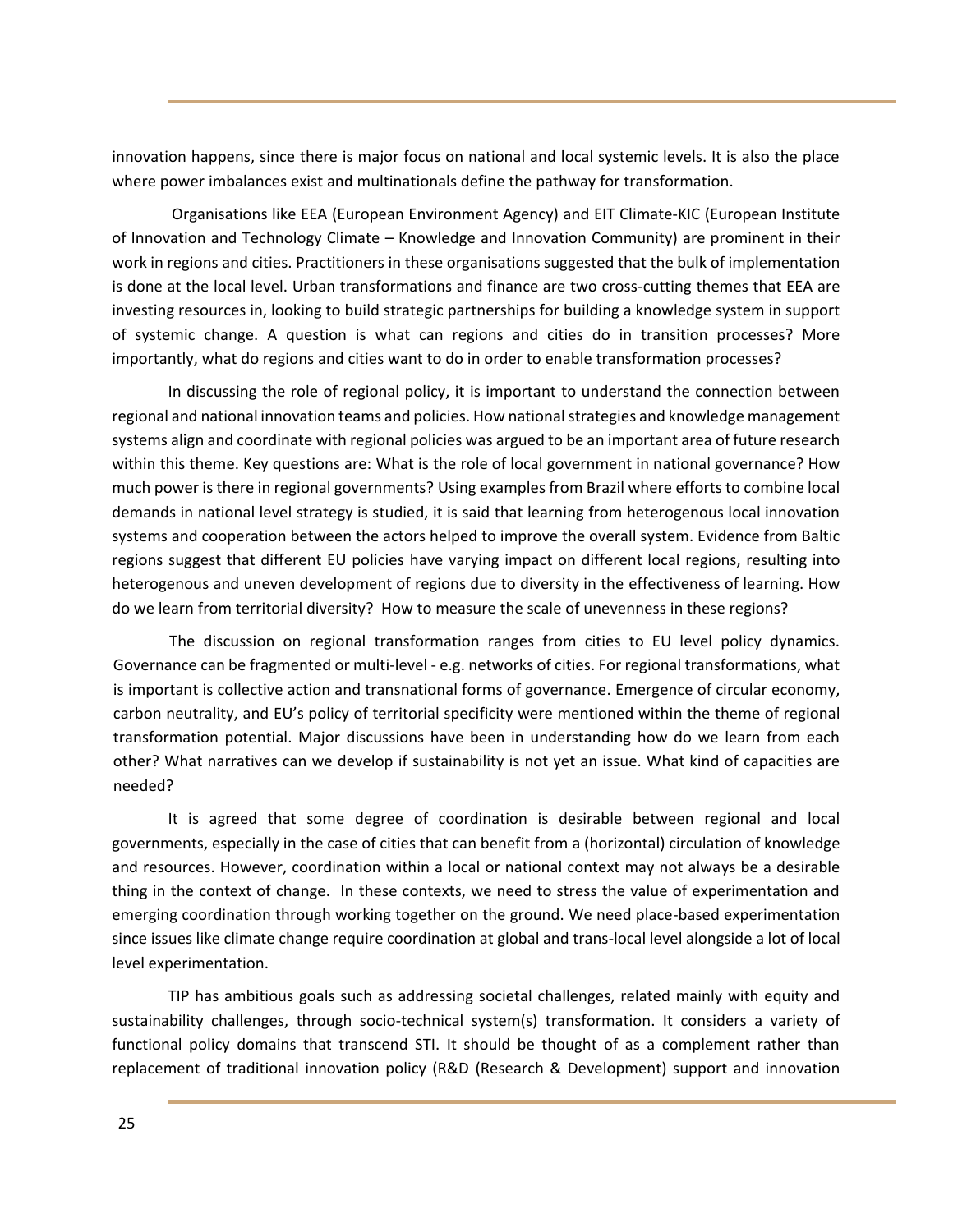system support). Since 2015 there has been more work on solutions-oriented innovations and a shift in discourse towards more system transitions research. It was suggested that a clearer understanding of systemic challenges and the need for transformation is important.

## **Operationalizing TIP through design and evaluation**

## **10. What tools are necessary for designing, implementing and evaluating transformative innovation policy?**

When thinking of the implementation of TIP processes, it is necessary to specify a number of dimensions: who is doing transformative innovation, what, why, how, when, where, whose agenda, which innovations/sectors/developmental stage and at which level (experiment/projects/whole systems); who to target – upstream actors (firms, universities) and downstream actors (civil society actors, cities, communities, users, trade unions, etc). It was observed that normally, TIP is interpreted to start at a very small scale at niche level, not attempting to tackle things at inter-ministerial level. In contrast, many "Systems of Innovation" frameworks approach change coming from the top, designing policies at interministerial level. These different scholarships seem to have different tools to address different problems at different levels. Therefore, the key question seemed to be not the selection of tools and frameworks for evaluation, but the appropriate operationalisation of tools. How the process is being run and deployed seemed to at the core of this discussion. It was further explained that if the focus is on transforming governance, the problem is not the tools themselves, but the processes needed to deploy these tools. Such process should be guided by principles such as the needs to address a specific set of challenges. It needs to find a balance between multiple objectives, for example, between environmental sustainability and social equity.

Another starting point in the design and implementation of TIP is to define what kind of leadership is required. Such leadership should allow to set priorities, locate policies, and identify the role of different actors including different parts of the state, at different scales (national, local, city etc). It will also facilitate participatory processes through navigating existing power asymmetries. Leadership, be it organised by the state or some other agent, should provide directionality but at the same time be flexible. This could be achieved by a central coordinating organ like a council or innovation agency that may be set up with representation of interested stakeholders.

Scholars discussed the applicability of the "PDCA" framework: Plan, Do, Check, Act in policy making processes. It was argued that even though this framework focuses on meta-planning and continuous improvement in the development of processes and products (tools), and understanding what your customer needs are, it is still a linear and top-down model of policy making. Therefore, new frameworks for TIP are required, which allow policy processes to be non-linear and participatory. In order to create them, we should define their scope (project, program, policy) and approach them from a challenge perspective: define the challenge to be addressed, analyse existing opportunities, and define capabilities required to do so. Other frameworks suggested in the group were: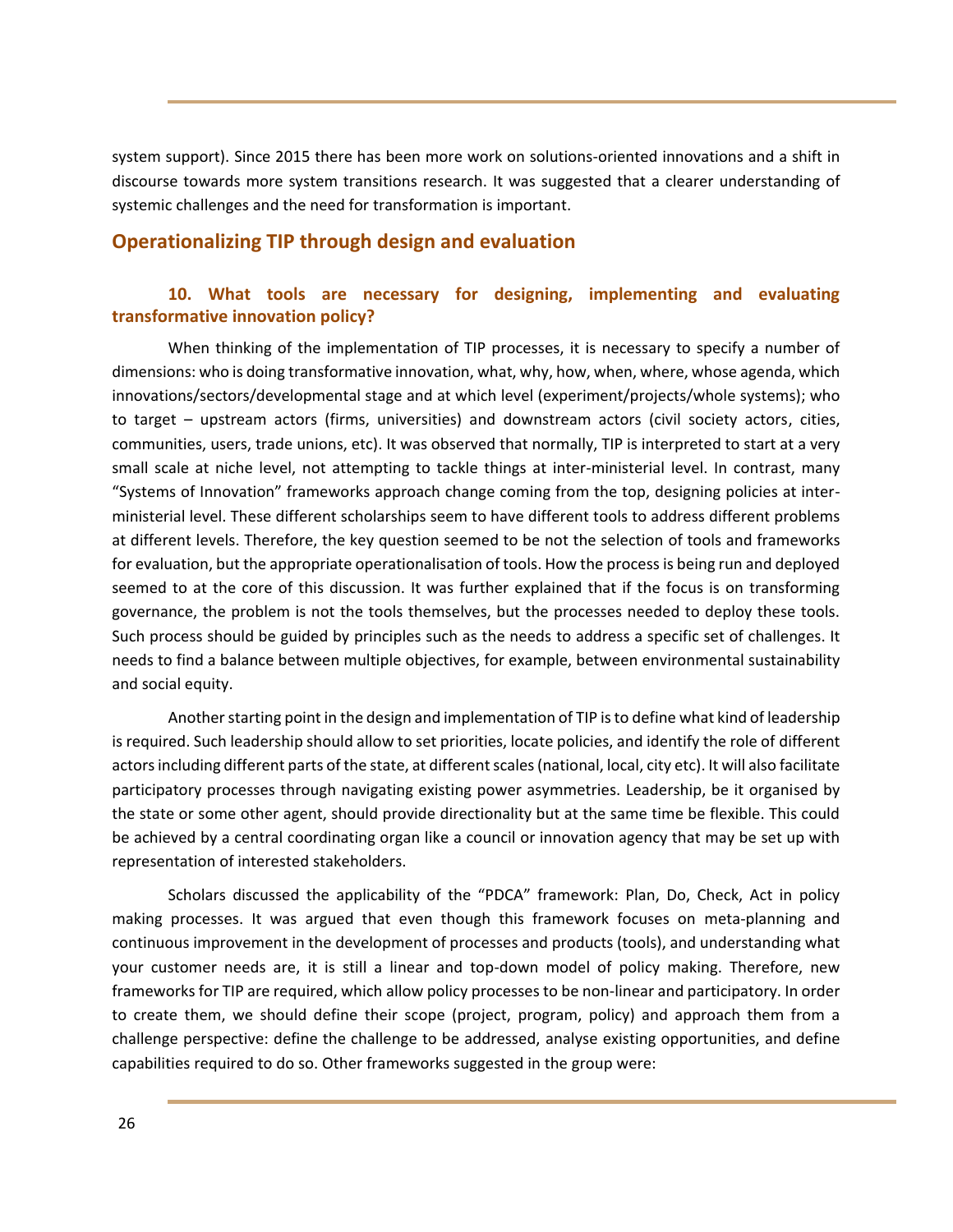- "Double diamond" which brings a design perspective to help navigate the messiness of engaging with different stakeholders for addressing complex issues. Learning by doing implies creating and changing design as you go.
- EIT Climate KIC representatives stressed the importance of 'framing' which allows adapting to the context beyond a tool and to be able to extract something meaningful from the process.
- "Simulations" which allows the modelling of complexities. Modelling exploring mindsets (referring to conceptual mapping), connecting pathways to impact, policy options with outcomes. Simulation can be used at any level of abstraction, for example defining areas of funding for innovation activities. It can be a live and dynamic process, continuously re-evaluating situations.
- Visualisation that transforms information sharing and retention capacities. Lots of information harvested can simply be visualized using network maps. These are also powerful for communication and knowledge management.
- Future-oriented methodologies such as foresight are crucial for developing a structured approach to transformation, through careful consideration of future orientation that is already embedded in the policy processes.

It was stated that the problem is not the availability of tools, but the selection, adaption and combination of those that are most suited for implementing TIP. Instruments for TIP should seek to be able to inform and provide feedback to the policy process. There are at least two aspects to the way that TIP informs policy processes. The first one is about strengthening participatory policy processes that can enhance the uptake of different types of knowledge as well as support for capabilities building. A key question here is how are stakeholders analysed and selected? There is a need for legitimacy and design of the governance system on the basis of directionality criterion. Inter-ministerial platforms and spaces are indicated as growing in use. In Japan, high-level executive levels provide funding to those willing to participate in those types of spaces. The second one is how to organise the evidence that has been gathered through participatory policy processes. Especially, who will be responsible for policy failure? This will necessarily imply rethinking power, decision making and how to address formalized processes. Who makes the decisions on the types of knowledge and evidence that inform TIP and will shape its outcomes.

Learning is not going to happen by itself. Therefore, basic research, co-learning, is crucial. Being able to communicate what is seen, storytelling and visualisation of the processes are also shared as vital tools. Discussions on practical tools of communication and teamwork also ended up in concerns about privacy policies and possibilities of data leaks in online software. In developing a shared narrative and pathways towards transformation, there should be room for the narratives of both winners and losers. It should also address the need to take risks in the policy process, seeing it as a relational process rather than one about problems and solutions. These choices will create tensions that have to be actively considered.

It was agreed that TIP requires radical changes in evaluation, in the processes used to conduct evaluation and the kind of changes and, consequently, indicators, we aim to observe. Traditional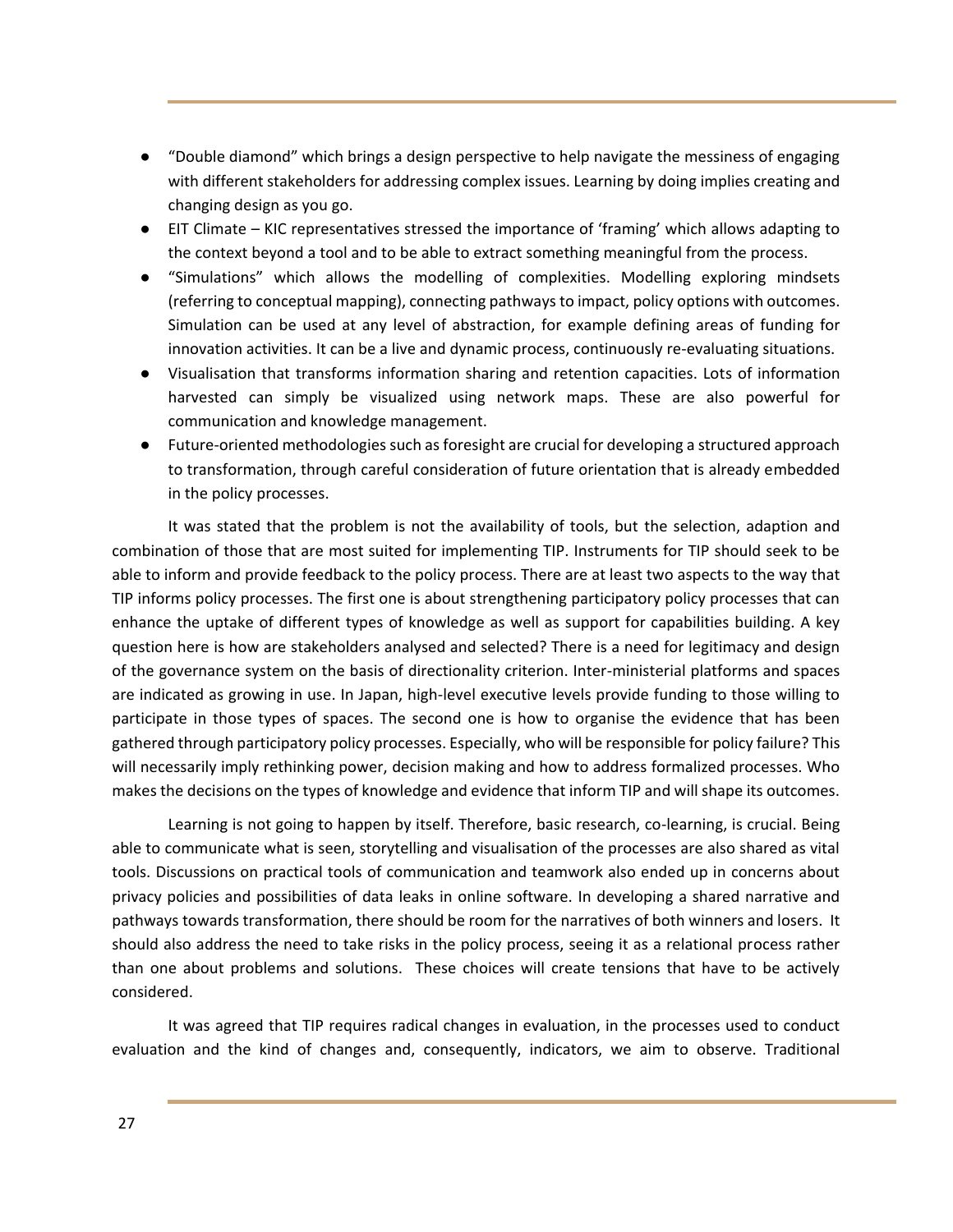approaches to evaluation assume a linear logic in defining measurable goals as the basis for assessing performance. By simplifying reality, conventional evaluation approaches have been identified as inadequate for capturing change in complex issues, which may involve uncertain and often unpredictable interactions between different people and events, or where interests diverge or conflict. Similarly, conventional approaches to evaluation are seen as a tool for accountability, which may deter the recognition of transformation or the fostering of second-order learning (i.e. the introduction of reflexivity to evaluation practice).

We envisage several potential relevant areas of research and practice in the TIP evaluation domain: (i) developing dynamic evaluation tools to monitor and reflect on unfolding transformations; (ii) adopting a formative approach to evaluation, aimed at improving the design and implementation of an intervention and at supporting organisational capability building; and (iii) engaging in participatory processes through evaluation in order to generate open debate, confront conflicts of power and interest, as well as foster second-order learning.

In building these evaluation tools, some key elements should be considered:

- How to design an evaluation to address inequalities/equity issues and enhance participation? Such an approach should consider diverse interests and expectations and seek to be inclusive.
- How to evaluate short and midterm gains without losing focus on the ultimate goal, the transformation of the socio-technical system, and how to use those observed changes to refine TIP theory?
- The unit of evaluation: project, programme or policy and at local, national or supra-national level
- Evaluation should be considered a formative stage and as a learning process that measures outcomes; it should promote steering in terms of collective action and network formation. Strong networks and partnerships, based on mutual learning processes can support long term funding, guarantee uptake, etc. The generation of evidence is the catalyst for upscaling, which together with a broad base of engagement, can create the required legitimacy for TIP initiatives.
- All stakeholders participating in the evaluation should gain some capabilities on evaluation, as it will allow them to actively participate in it. This also includes a shift from competition and success, to learning and acceptance of failure as part of the cycle of policy intervention.

Socio-technical systems have diverse dimensions that need to be transformed (technologies, industry, regulations, knowledge, routines), but some of these transformations will only be seen in the long term, therefore it is necessary to have proxies. These proxies can be specific understandings of changes (outcomes) in elements of a transformation, such as learning, expectations, networks, niches, regimes, etc.; but it is necessary to test their adequacy as proxy measures for transformation. System change indicators such as SDGs also necessitate to be explicit about directionality. For the development of solid indicators, access to good qualitative and quantitative data is one of the biggest challenges. It may be useful to explore the possibilities enabled by large-scale web data for this purpose.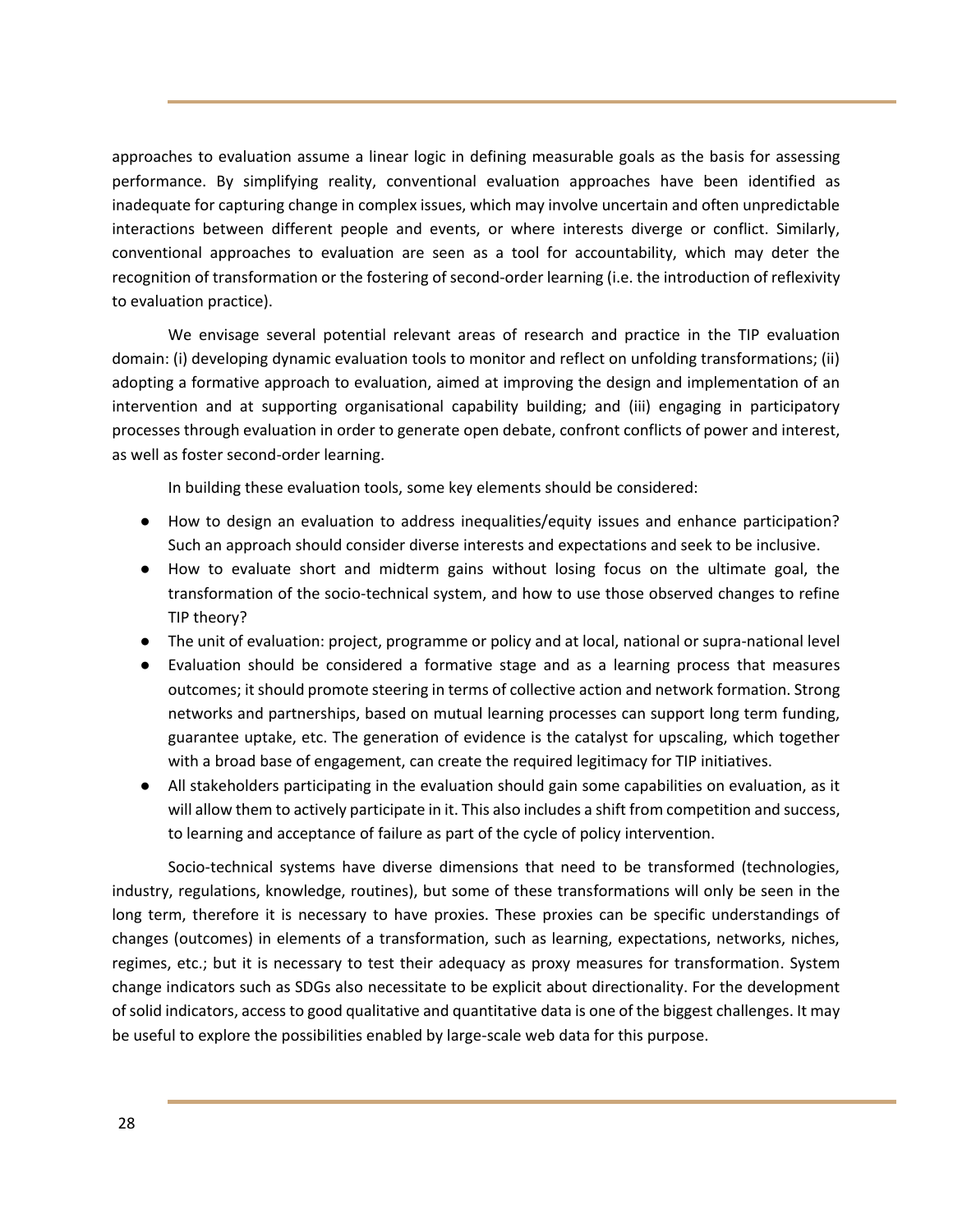Measuring transformative innovation presents its own set of challenges. Normative approaches tend to think about indicators that measure growth and which are process oriented. These indicators tend to measure knowledge change. However, we need data at micro level as well as qualitative indicators that measure non-technical change. As with any complex system, there is a potential problem with causal attribution or 'impact assessment', since proving that transformation results from a specific policy intervention can be difficult.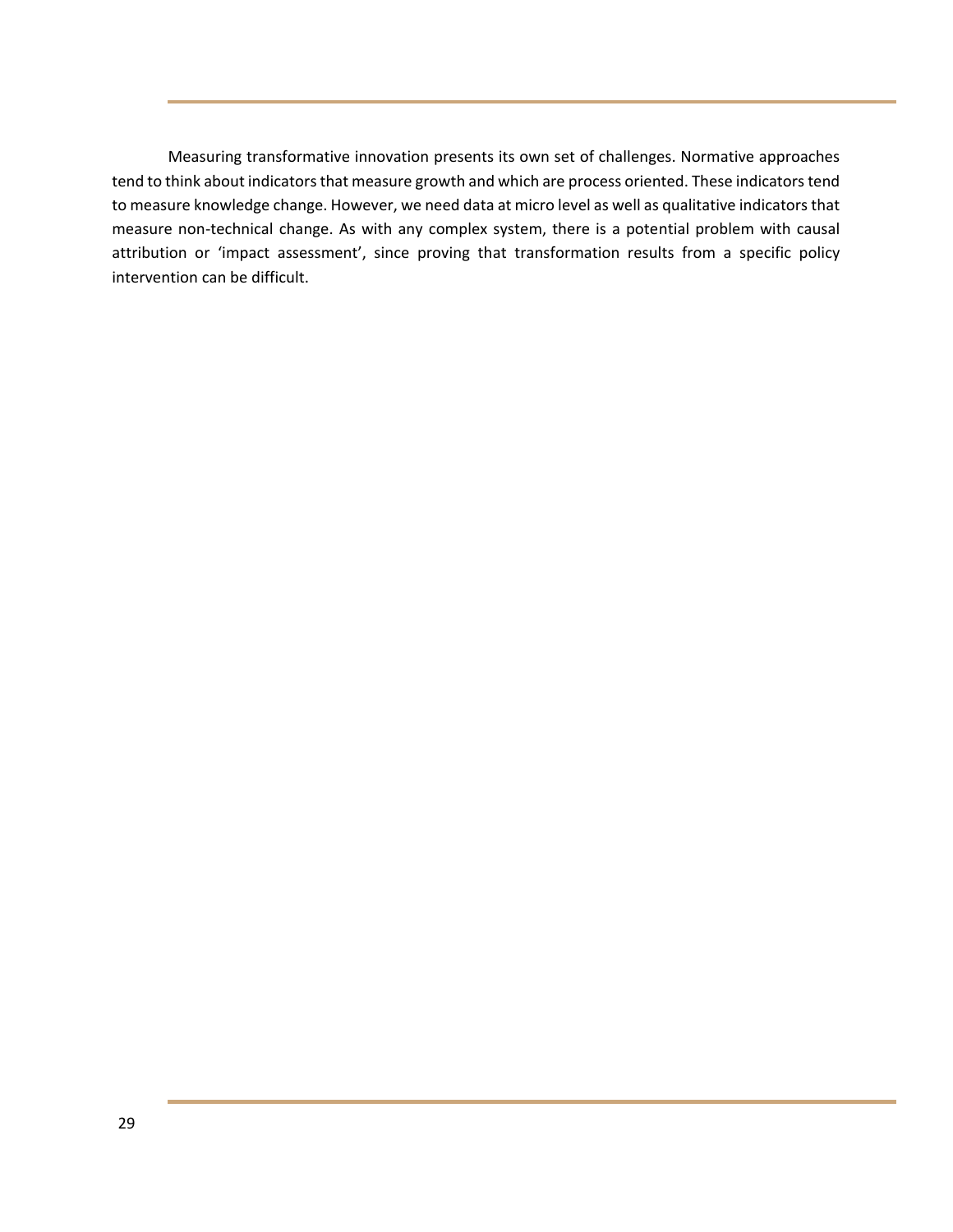## **Conclusions and next steps**

This research agenda seeks to illustrate the explorative and contested nature of the discussion and a preliminary indication of the learning within the newly emerging TIPRN. The events provided opportunities for constructive dialogue and the generation of good ideas. The ideas generated under each theme inevitably overlap. For instance, the notion of mission orientation appears in almost every discussion group, and especially in contexts of TIP conceptualisation, the roles of government, new STI policies, experimentation and evaluation. Similarly, many aspects of politics are implicit in inputs from groups discussing the role of different actors – STI agencies, private entrepreneurs and ministries. This document presents issues, challenges and opportunities for a constructive research agenda on TIP.

Future work on this research agenda should be on developing each of these areas of TIP research in greater depth and combining existing research knowledge and results in a much more collaborative writing process. This means working with a more diverse network of scholars and policy actors to build on the inputs in this document and co-produce a distinctive knowledge infrastructure around TIP. This endeavour will be successful if the new network of TIP scholars (TIPRN) come forward, supporting and mobilizing more people for building a vibrant community of people and practice on TIP. A virtual conference in 2021 is being planned and will be a step towards this ambition.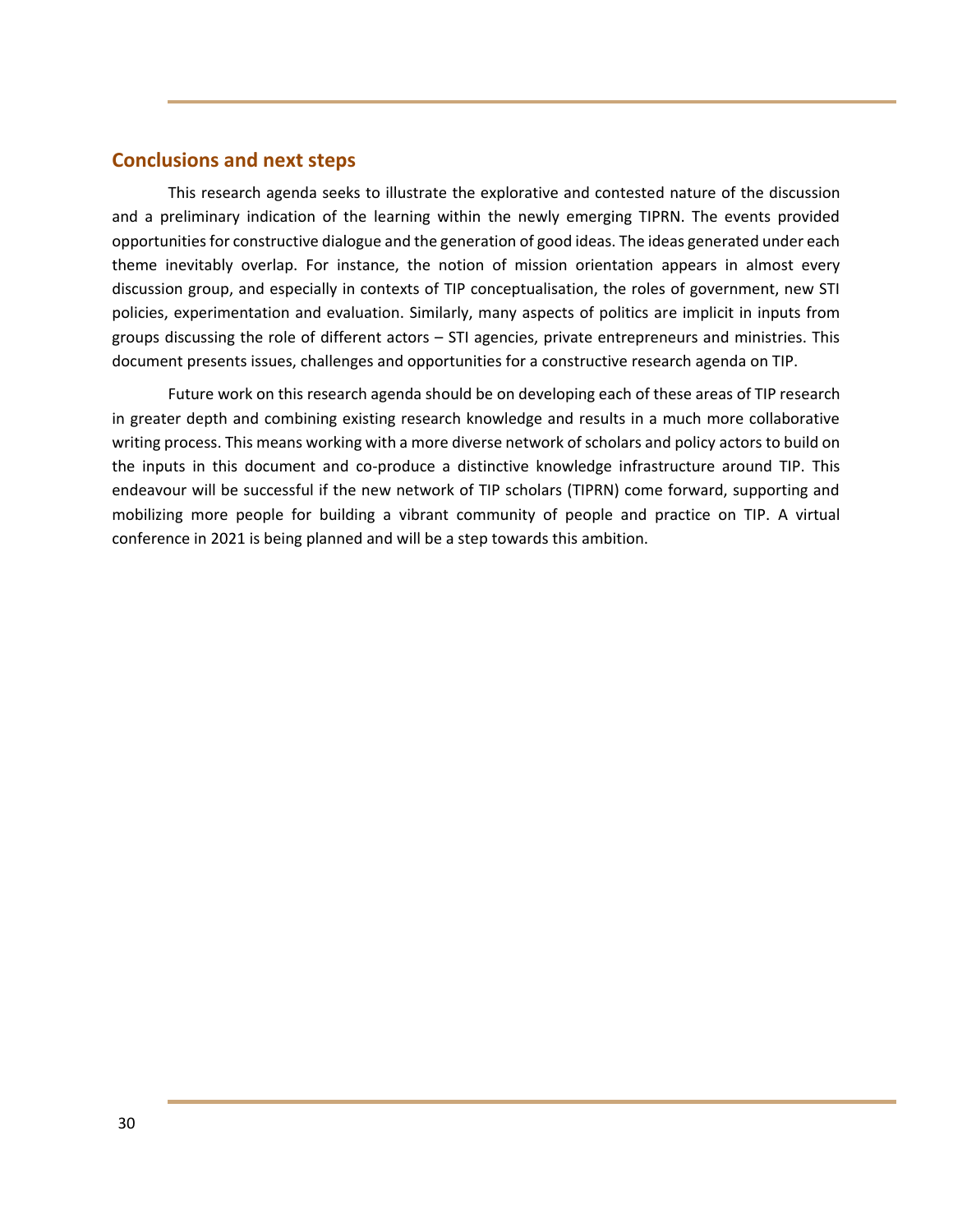## **Annex I List of participating organisations in internetworks workshop, Utrecht, February 2019.**

- 1. Aalborg University
- 2. Addis Ababa University
- 3. African Centre for Technology Studies
- 4. Austrian Institute of Technology
- 5. Austrian Research Promotion Agency
- 6. Business Finland
- 7. Centre for Frugal Innovation, TU Delft
- 8. CIRCLE
- 9. EIT Climate KIC
- 10. CNR-IRCRES
- 11. CSIC, Ingenio
- 12. DST, South Africa
- 13. Eindhoven University
- 14. European Commission
- 15. European Environment Agency
- 16. Federal University of Rio de Janeiro
- 17. INRA/IFRIS
- 18. ISI Fraunhofer
- 19. NRF, South Africa
- 20. Rathenau
- 21. Research Council Norway
- 22. SPRU
- 23. UAM
- 24. Universidad Nacional, Costa Rica
- 25. Université Paris-Est Marne-la-Vallée
- 26. University of Johannesburg
- 27. Utrecht University
- 28. Vinnova, Sweden
- 29. Westminster University, UK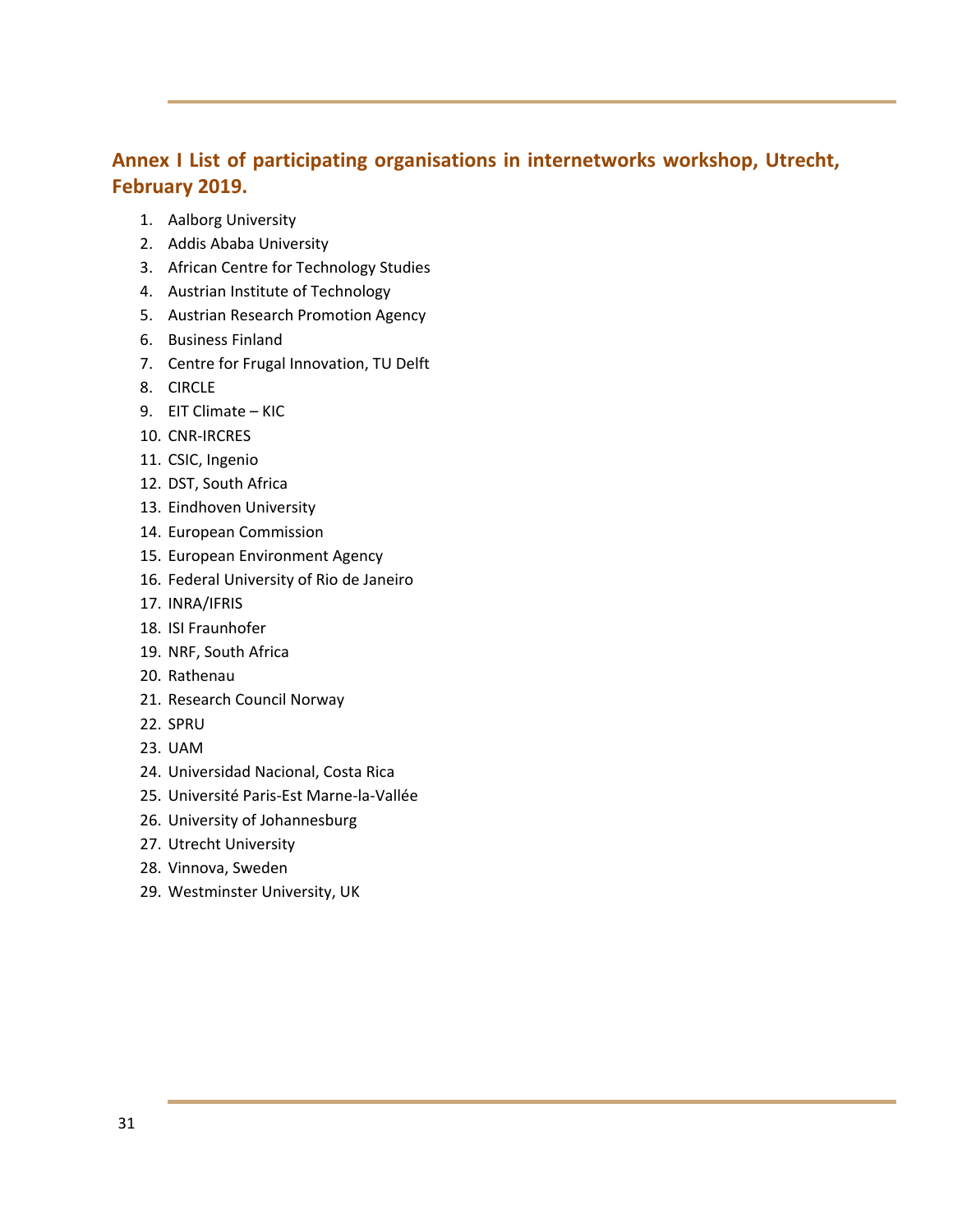## **Annex II Summary of the pitches to the Utrecht Workshop**

*Matthias Weber* spoke on behalf of the Eu-SPRI community, highlighting that elements of transformative innovation policy were already emerging in that community through greater focus on system innovation and a shift toward more normative STI policy. He clarified that transformations can be driven by both societal challenges (unclear problems) and by disruptive innovation (unclear solutions). This lack of clarity results from uncertainties, complexity of interactions between demand and supply side actors, conflicting interests and differences in capabilities.

*Lea Fuenfschilling,* from the STRN community, emphasized that research and policy communities need to keep each other up to date on not just understanding, but also enacting transition processes. She suggested that instead of policy advice, it is important to engage in policy dialogues in order to gain trust and understand interests, struggles and concerns and that this would help academics to sharpen capacities to engage in TIP. She also mentioned that teaching transitions at the undergraduate as well as postgraduate level is important for shaping the future.

*Erika Kraemer-Mbula,* speaking as a member of the Globelics community, started off saying that at the heart of the challenge is addressing climate change while at the same time creating new systems of production and consumption that lift millions out of poverty. It is important to create innovation systems that are relevant for inclusive and sustainable development in resource-constrained contexts. In her view, the emerging challenges are to connect innovation policy with other type of policies; recognise the role of globalisation and to try out new forms of governance; to understand new relationships and impacts of emerging technologies and to facilitate interactive and collective learning processes within and across businesses and communities.

*Johan Schot* spoke on behalf of TIPC as a platform of innovation agencies and research councils, coordinated by SPRU and Utrecht University. That consortium has the aim to develop the narrative of TIPC within countries, build demonstrations, change evaluation techniques and to build capacities to bridge various innovative efforts and to transform existing systems of innovation. He argued that STI has been a separate silo in different governments which needs better integration with sectoral or system specific policies and infrastructure. STI policy also needs to be better tailored to address societal challenges of inclusivity, poverty and justice. He stressed the need for directionality: TIP is not just about steering, but also about innovation processes recognising that they represent particular directionalities. In the end, this is a new development model which requires more work than extending existing innovation frameworks. What needs to be transformed and how - are the key questions we need to focus on.

In the discussion that followed these brief pitches, it was suggested that a sectoral approach could be a useful way of understanding systems of innovation processes. This was contested with the response that focussing on sectors of production and separating out consumption is problematic and might be barrier for transformation. It was suggested that the understanding about sectors from the supply side is part of what needs to be transformed. The premise is that transformations are ongoing and require more attention in understanding the processes (demonstrated with the example of the emergence of online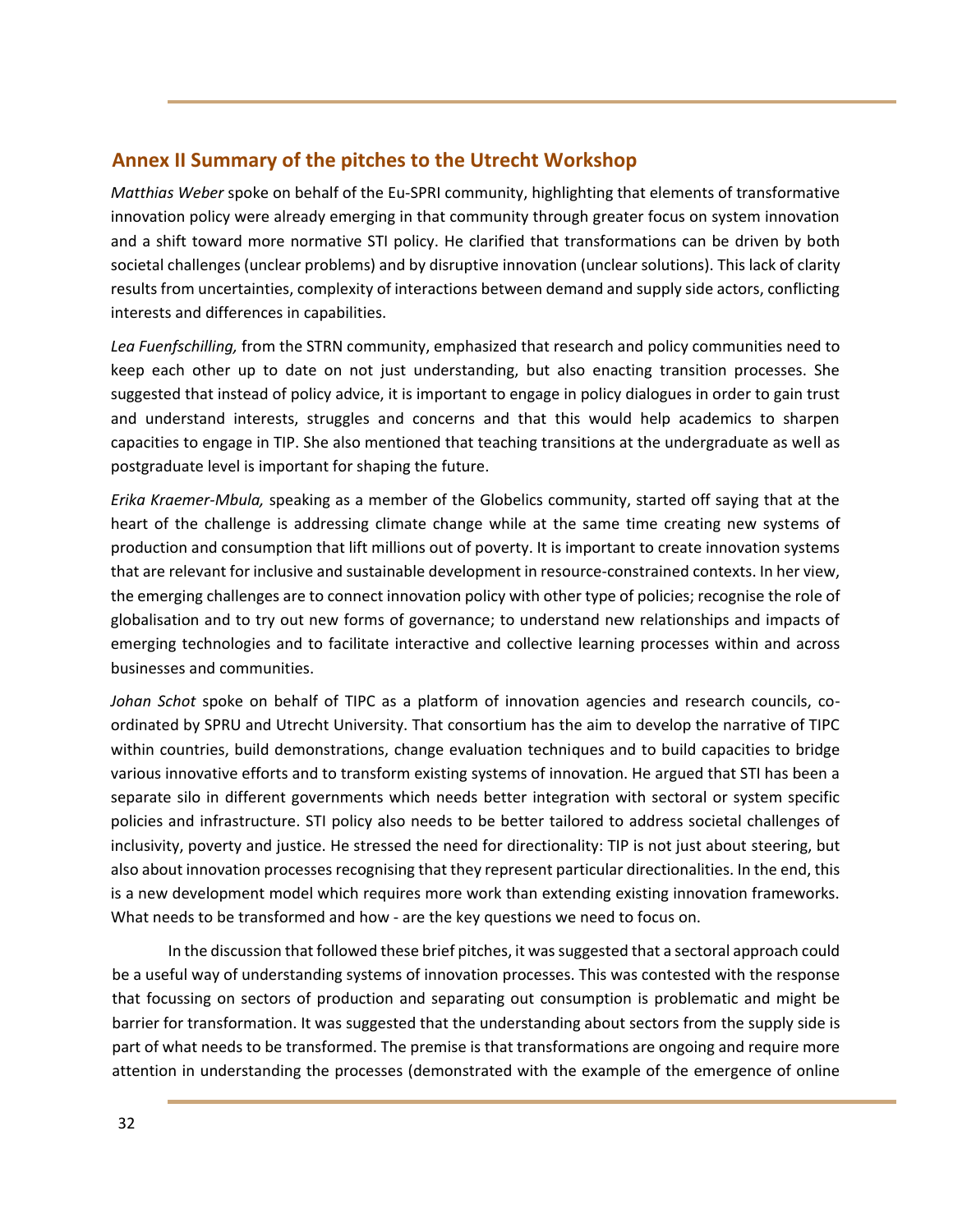platforms). It is further suggested that knowledge from research on specific systems like agriculture requires mobilising communication for effective STI policy. Concerns were also raised about researcher's positionality as *de facto* incumbents in policy processes, therefore appreciating the role of different actors as a challenge in itself for TIP. Finally, questions are raised on who TIP is for and how STI fits different national and regional policy contexts. These initial questions reverberated in the discussions that followed.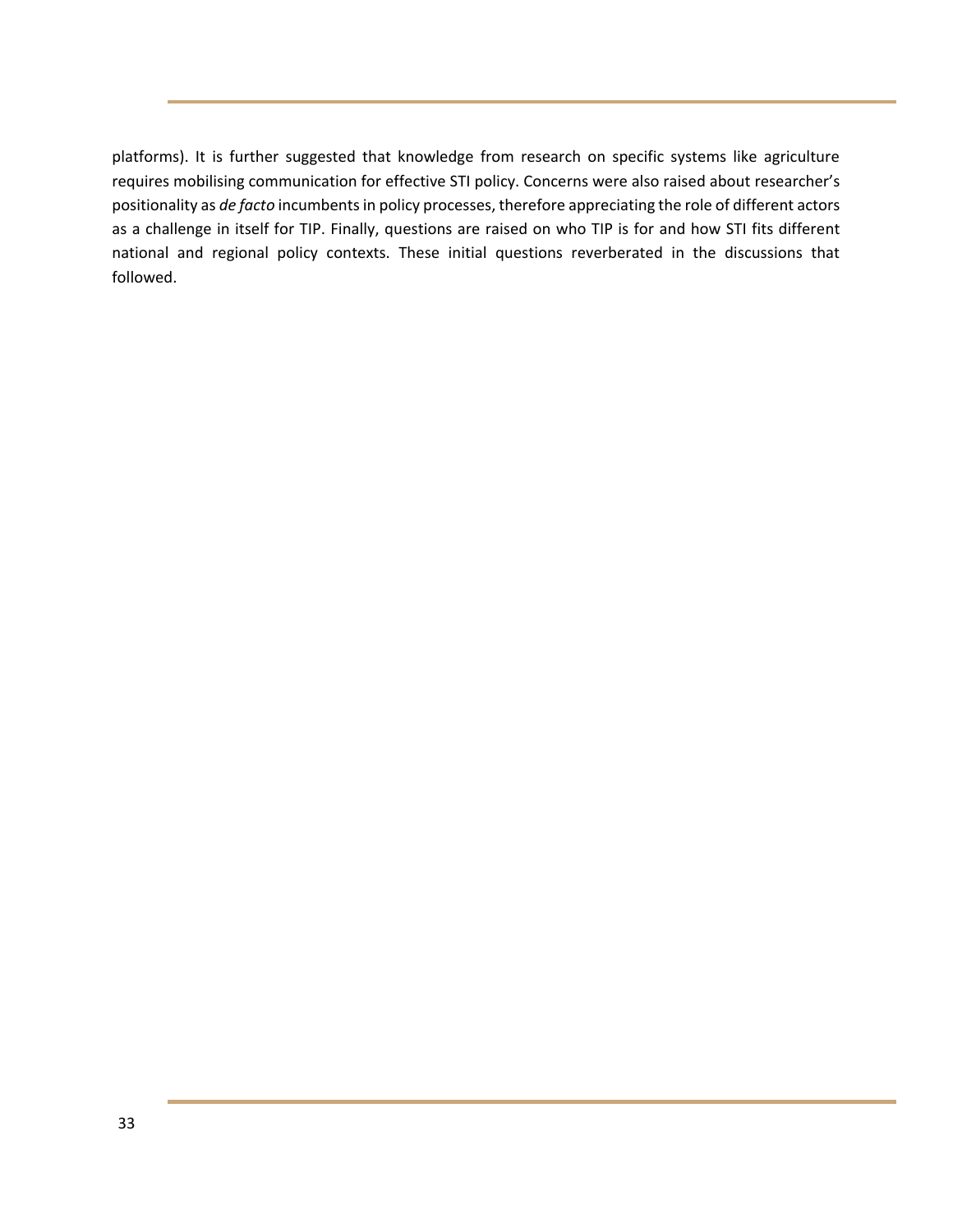## **Annex III Background papers (submitted by participants prior to the workshop, February 2019)**

| Papers                                                                                                                                                                                                                                                                                                                                                                                                         | Submitted by                  |
|----------------------------------------------------------------------------------------------------------------------------------------------------------------------------------------------------------------------------------------------------------------------------------------------------------------------------------------------------------------------------------------------------------------|-------------------------------|
| Schot, J., & Steinmueller, W. E. (2018). Three frames for innovation policy:<br>R&D, systems of innovation and transformative change. Research Policy, 47(9),<br>1554-1567. https://www.sciencedirect.com/science/article/pii/S0048733318301987                                                                                                                                                                | Johan Schot                   |
| Wanzenböck, I., Wesseling, J., Frenken, K., Hekkert, M., Weber, M. (2019). A<br>framework for mission-oriented innovation policy: Alternative pathways<br>through<br>the<br>problem-solution<br>SocArXiv.<br>space.<br>February<br>14.<br>https://osf.io/preprints/socarxiv/njahp/                                                                                                                             | Koen Frenken & Matthias Weber |
| Ghosh, B., & Schot, J. (2019). Towards a novel regime change framework:<br>Studying mobility transitions in public transport regimes in an Indian megacity.<br>Research<br>&<br>Social<br>82-95.<br>Energy<br>Science,<br>51,<br>https://www.sciencedirect.com/science/article/pii/S2214629618304547                                                                                                           | <b>Bipashyee Ghosh</b>        |
| Boon, W., Edler, J. (2018). Demand, challenges, and innovation. Making sense<br>of new trends in innovation policy. Science and Public Policy, 45(4), 435-447.<br>https://academic.oup.com/spp/article/45/4/435/4915393                                                                                                                                                                                        | Wouter Boon and Jakob Edler   |
| Vivas Lalinde, I., Matti, C., Panny, J., & Juan Agulló, B. (2018). Innovation<br>platforms fostering low-carbon economy resource mobilisation: A community<br>of practice approach for knowledge triangle integration in EU peripheral<br>regions. World Journal of Science, Technology and Sustainable Development.<br>https://doi.org/10.1108/WJSTSD-04-2018-0032                                            | Cristian Matti                |
| De Vicente Lopez, J., & Matti, C. (2016). Visual toolbox for system innovation.<br>A resource book for practitioner to map, analyse and facilitate sustainability<br>transitions. ISBN: 978-2-9601874-0-3 Brussels: Transitions Hub, EIT Climate-<br>KIC.<br>https://eitclimatekic-my.sharenoint.com/tht/g/personal/cristian_matti_climate-<br>kic org/EZ5Ik3YhyPFBuzHYQBIAVbgBtDbGLBVHi1xhzfVfdJhRsQ?e=JodHmv | Cristian Matti                |
| Diercks, G., Larsen, H., & Steward, F. (2019). Transformative Innovation policy:<br>Addressing variety in an emerging policy Paradigm. Research Policy 48, 880-<br>894. https://www.sciencedirect.com/science/article/pii/S0048733318302683                                                                                                                                                                    | <b>Fred Steward</b>           |